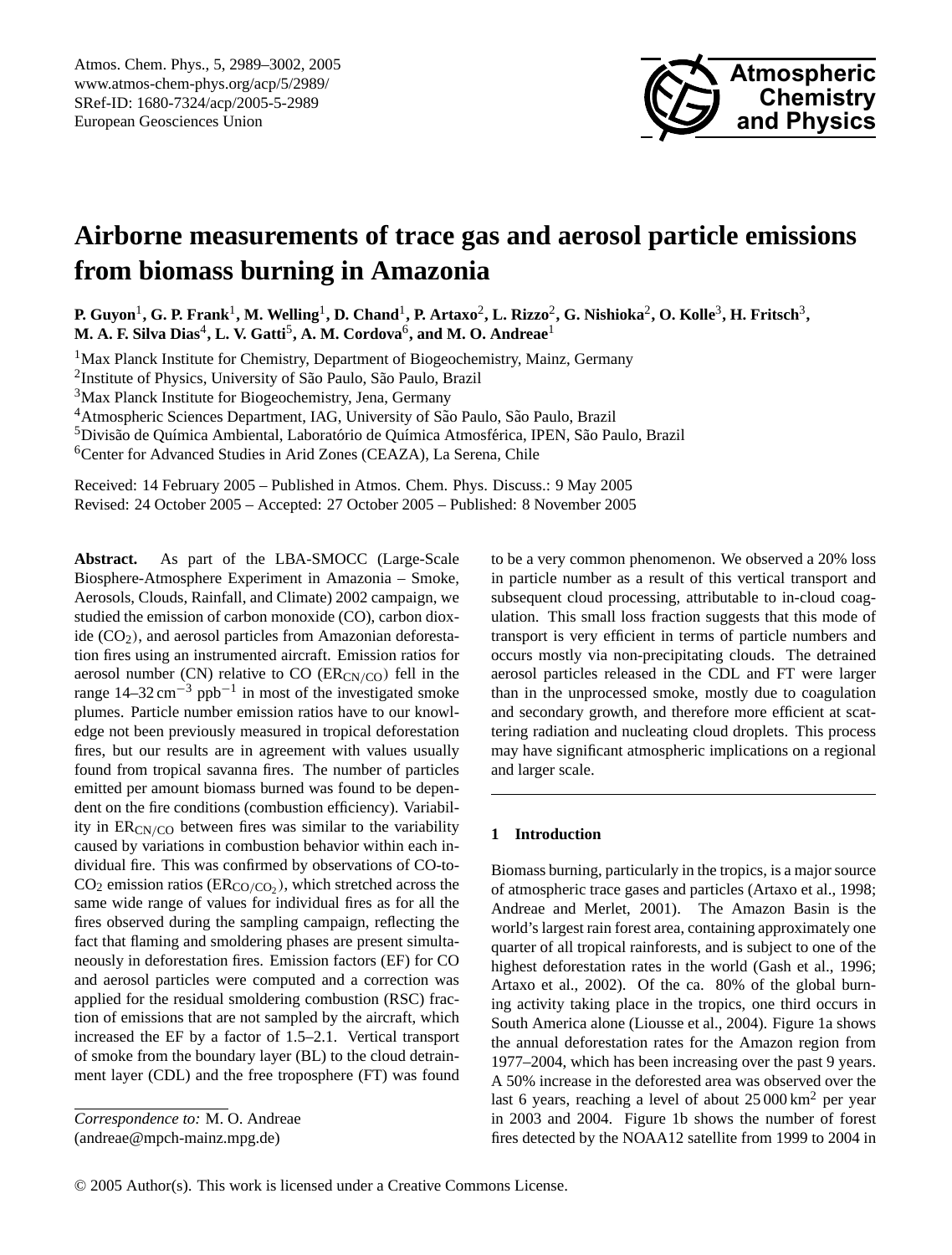

**Fig. 1. (a)** Deforestation rate in km<sup>2</sup> per year for the Amazon region from 1977–2004 as observed by Landsat image analysis. Data kindly provided by the Instituto Nacional de Pesquisas Espaciais (INPE), Sao Paulo, Brazil. ˜ **(b)** Number of fire spots detected in Amazonia from 1999 to 2004 using the AVHRR (Advanced very high resolution radiometer) NOAA-12 satellite. Data kindly provided by INPE and the Instituto Brasileiro do Meio Ambiente e dos Recursos Naturais Renováveis (IBAMA), Brasília, Brazil.

Amazonia, which has doubled from 2000 to 2004. When entrained into the inter tropical convergence zone (ITCZ) and the Hadley circulation, the biomass-burning emissions from this area can be subjected to long-range transport and affect large areas of the world (Pickering et al., 1996; Andreae et al., 2001; Freitas et al., 2005).

Due to the complex chemistry involved in combustion of natural fuels under ambient conditions, a large number of trace gas species are emitted (e.g., Andreae and Merlet, 2001). However, the large majority of the emissions (> ca. 99% in mass) consists of carbon dioxide  $(CO<sub>2</sub>)$ , carbon monoxide (CO) and aerosol particles. CO is emitted mostly during oxygen-deficient, smoldering combustion, when the oxidation becomes incomplete. On the other hand, flaming fires emit almost exclusively  $CO<sub>2</sub>$  and oxidized compounds. For this reason, and because of their relatively long atmospheric lifetime (in the order of weeks or longer),  $CO<sub>2</sub>$  and CO are often used as biomass-burning tracers and as reference gases for correlation with other chemicals emitted during either the flaming or the smoldering phase of the combustion (Lobert et al., 1991).

Aerosol particles from biomass burning may significantly affect the radiation budget of the Earth directly by absorbing (Martins et al., 1998) and scattering incoming solar radiation (Procópio et al., 2004), and indirectly by acting as cloud condensation nuclei (CCN) and altering cloud microphysical processes, thereby also influencing the water cycle regionally, and on larger scales (Kaufman et al., 1998). Recent studies have reported very high direct radiative effects from aerosol particles emitted by biomass burning in Amazonia and Africa, with instantaneous surface radiative forcing up to −300 W m−<sup>2</sup> , and average surface forcing values of around −30 W m−<sup>2</sup> (Schafer et al., 2002; Eck et al., 2003; Procopio ´ et al., 2004). The aerosol indirect effects are also large, but difficult to quantify (IPCC, 2001). Measurements of emissions of trace gases and aerosols from biomass burning have been the focus of many in-situ experiments around the world, as well as laboratory studies over the past two decades; for an overview, see Andreae and Merlet (2001). However, these authors also point at the lack of reliable data on the number of particles emitted per amount of biomass burned. Recent studies have filled this gap for savanna fires (e.g., Le Canut et al., 1996; Mauzerall et al., 1998; Andreae et al., 2001; Hobbs et al., 2003), however, for most other types of combustion, and, surprisingly, especially for deforestation fires, available data remain based on estimates from laboratory studies, or are just guessed.

This study presents the first quantitative measurements of the emission rates of aerosol particle numbers from pasture and deforestation fires over the Brazilian Amazon Basin, coupled with data on the emission of the reference gases CO and  $CO<sub>2</sub>$ . Moreover, we are studying the size distribution of the emitted particles and their scattering ability, thereby contributing to the understanding of the radiative effects of emissions from biomass burning deforestation fires. For the purpose of completeness, we also provide some information on the effects of vertical transport and cloud processing on the emitted particles. However, a detailed discussion of this dataset and its implications will be presented in a future study.

#### **2 Experimental**

#### 2.1 Instrumentation and sampling technique

All the measurements described in this manuscript were obtained aboard the INPE (Instituto Nacional de Pesquisas Espaciais) Bandeirante research aircraft. The aircraft was based in the town of Ji-Paraná ( $10.88^\circ$  S,  $61.85^\circ$  W,  $235$  m above sea level (a.s.l.)), situated in the state of Rondônia, Brazil, from which most of the 31 research flights started. This region was chosen because it is subject yearly to a high rate of deforestation by burning during the dry season and consequently to high levels of pollution (Guyon et al., 2003). The LBA-SMOCC (Large-Scale Biosphere-Atmosphere Experiment in Amazonia – Smoke, Aerosols, Clouds, Rainfall, and Climate) aircraft campaign took place between 25 September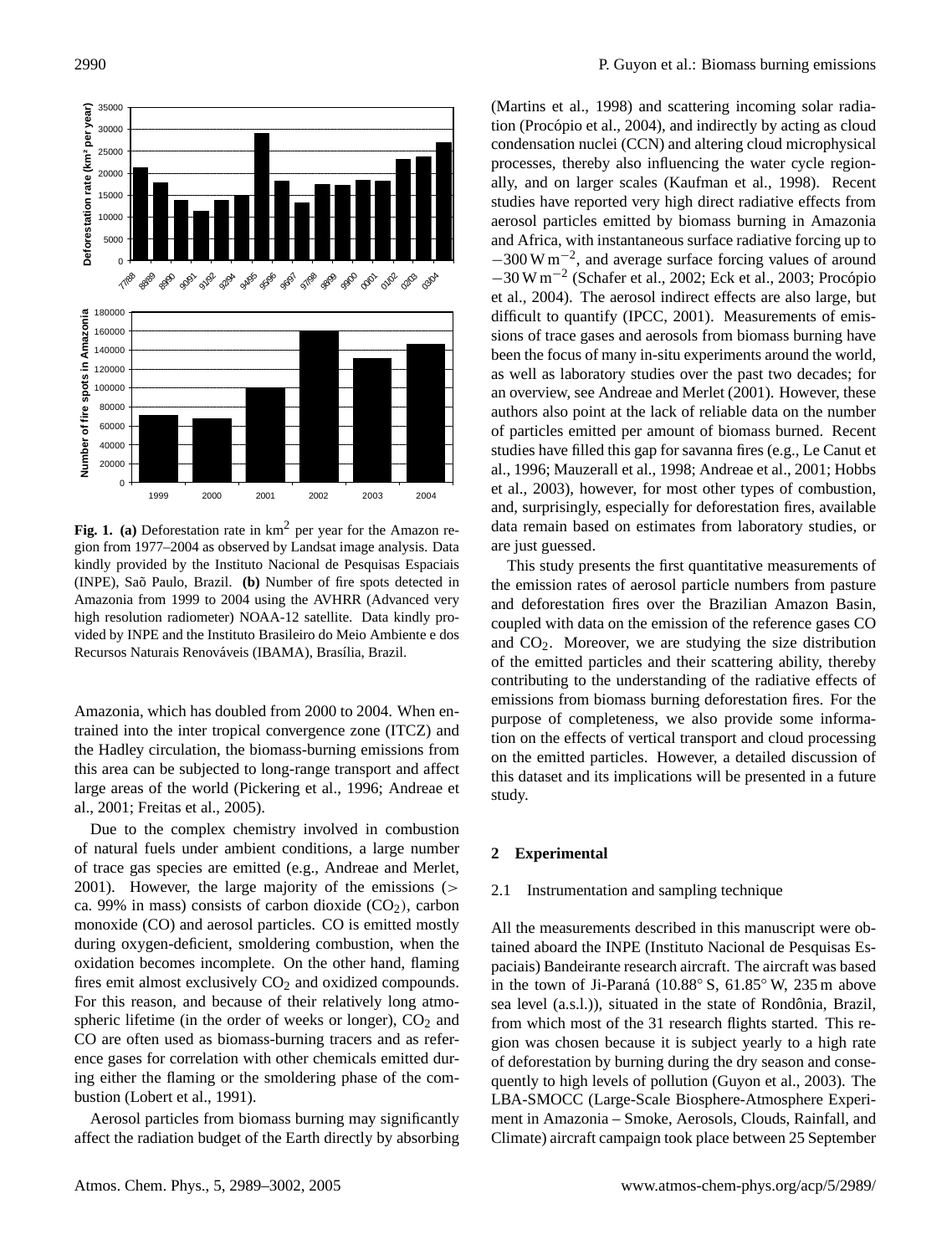and 19 October 2002, encompassing the middle of the smoky dry season and the transition toward the rainy season. For details and overall conditions of the SMOCC 2002 campaign, refer to Andreae et al. (2004).

The aircraft was equipped with a GPS (Garmin), and the altitude and position data were logged on a laptop computer with a 1 Hz time resolution. Outside air pressure, temperature and humidity were measured using a Vaisala PTB101B pressure transducer, and a Vaisala HMP45D temperature-humidity-probe, respectively, as described by Lloyd et al. (2001). Data were stored with a 1 Hz acquisition time on a Campbell CR23X data logger/laptop computer combination.

Carbon monoxide (CO) measurements were obtained using an Aero-Laser (AL5002) instrument operating at 1 Hz. Prior to sampling, the air was dried using a Nafion drier. The performance of the instrument was monitored during the flights either every ca. 45 min, or when sampling conditions were to change (e.g., before or after a vertical profile), by conducting zero checks and calibrating the instrument against a standard of known concentration (supplied by White Martins, São Paulo, Brazil). The cylinder gas concentration was determined to be  $1574\pm33$  ppb by an absolute volumetric technique, which has an absolute uncertainty of 1% (Brenninkmeijer et al., 2001). Error propagation yields an uncertainty of 2.1% for our field standard. It is important to note that the data were also corrected for variations in the sensitivity of the instrument resulting from temperature fluctuations of the photomultiplier and aging of the instrument (lamp, optics) over the campaign. After correction and calibration, the difference between flask measurements by the Jena group (flasks collected and analyzed according to Lloyd et al., 2001) and our simultaneous online measurements is 4.5±3% (comparison comprised 40 flasks, the online measurements gave the larger values). This agreement can be considered to be very good given the problems of precisely matching the collection periods, storage of flasks and standards, etc.

Carbon dioxide  $(CO<sub>2</sub>)$  was measured with a resolution of 1 Hz using a Licor LI6251 infrared gas analyzer (IRGA). The sampled air was dried with magnesium perchlorate prior to analysis. The air in the closed loop reference circuit was dried with magnesium perchlorate and scrubbed from CO<sub>2</sub> using soda-lime pellets. Sampling procedure and data reduction were identical to those described by Lloyd et al. (2001). The precision after applying temperature and pressure corrections and after adjusting the profiles to the flask analysis results was ca.  $\pm 0.4$  ppm.

Aerosol particles were sampled through a 2.5 mm inner diameter isokinetic inlet, which was mounted on a 1-m long 12.5 mm stainless steel tube (inner diameter of 10 mm). This tube was gently bent to  $90^\circ$  and fixed below the aircraft. Downstream, the tube was reduced to a 6.3 mm stainless steel tube (inner diameter of 5.35 mm), and aerosols were sampled off this line via a 6.3 mm stainless steel tube positioned at 90◦ with a T-union, producing a cutoff that removed the largest particles. Calculations (Baron, 2001) showed that the sampling from the T-union produced an upper 50% diameter cut point  $(D_{50})$  of ca. 300 nm in a worst-case scenario when the aircraft was flying at the maximum altitude of ca. 4300 m a.s.l. ( $P=600$  hPa,  $T=5$ °C). Particles smaller than 500 nm (and, a fortiori, the 300 nm particles in the worst case) were neither lost in the bend nor by inertial deposition through the 6.3 mm line and were sampled with 100% penetration efficiency by a TSI 3022 condensation particle counter (CPC). Compared to the number size distribution of smoke particles measured simultaneously with a scanning mobility particle sizer (SMPS 3080, TSI), the number concentration of particles ranging ca. 8–300 nm in diameter measured by the CPC comprised at least 95% of the total population in number (when the SMPS was measuring over the full accumulation mode from 15 to 414 nm diameter particles, see below). The CPC data were stored on the datalogger with a resolution of 1 Hz. The sampling flow of our CPC was controlled by a capillary tube, adjusted for pressure and temperature of the sampled air, and the number concentrations corrected using the calculated flow. Particle number concentration and all other extensive aerosol particle parameters reported in this manuscript have been normalized to a standard air pressure ( $P_0$ ) and temperature ( $T_0$ ) of  $P_0$ =1000 hPa, and  $T_0$ =25 $\degree$ C. Overall uncertainties are estimated to be ca. 5%, including the potential effect of some inlet losses of particles in the size range 300–500 nm at higher altitudes. Due to signal saturation in the datalogger, particle concentration larger than 6999 cm−<sup>3</sup> could not be stored. Such concentrations typically occurred in the middle of biomass-burning plumes, so that only the data measured in the outer parts of the plumes could be used to retrieve aerosol number emission ratios (see below). As there is no reason to assume that particles are produced or removed during dilution of the plume with surrounding air, we do not expect that including measurements from the center of the plumes would have changed our results significantly.

Aerosol number size distributions were measured with a SMPS 3080 from TSI for particles ranging 15–414 nm in diameter (or 15–279 nm on some of the flights). The particles were collected for 1 min via an isokinetic inlet (identical to that described above) into a container, from which the instrument sampled. As a complete scan took 1 min, size distributions were obtained with a 2 min time resolution. Apart from the internal heat of the instrument, no drying was applied to the particles. The size distributions were adjusted for the pressure dependence of the instrument. In the worst case (at the maximum altitude of ca. 4300 m or 600 hPa), the corrected diameters were 30% larger than the original ones.

Aerosol scattering coefficients were obtained using a TSI 3563 nephelometer. Aerosols were sampled in the same fashion as for the CPC measurements, and the data were stored on the datalogger at a 0.5 or 1 Hz resolution (Chand et al., 2005).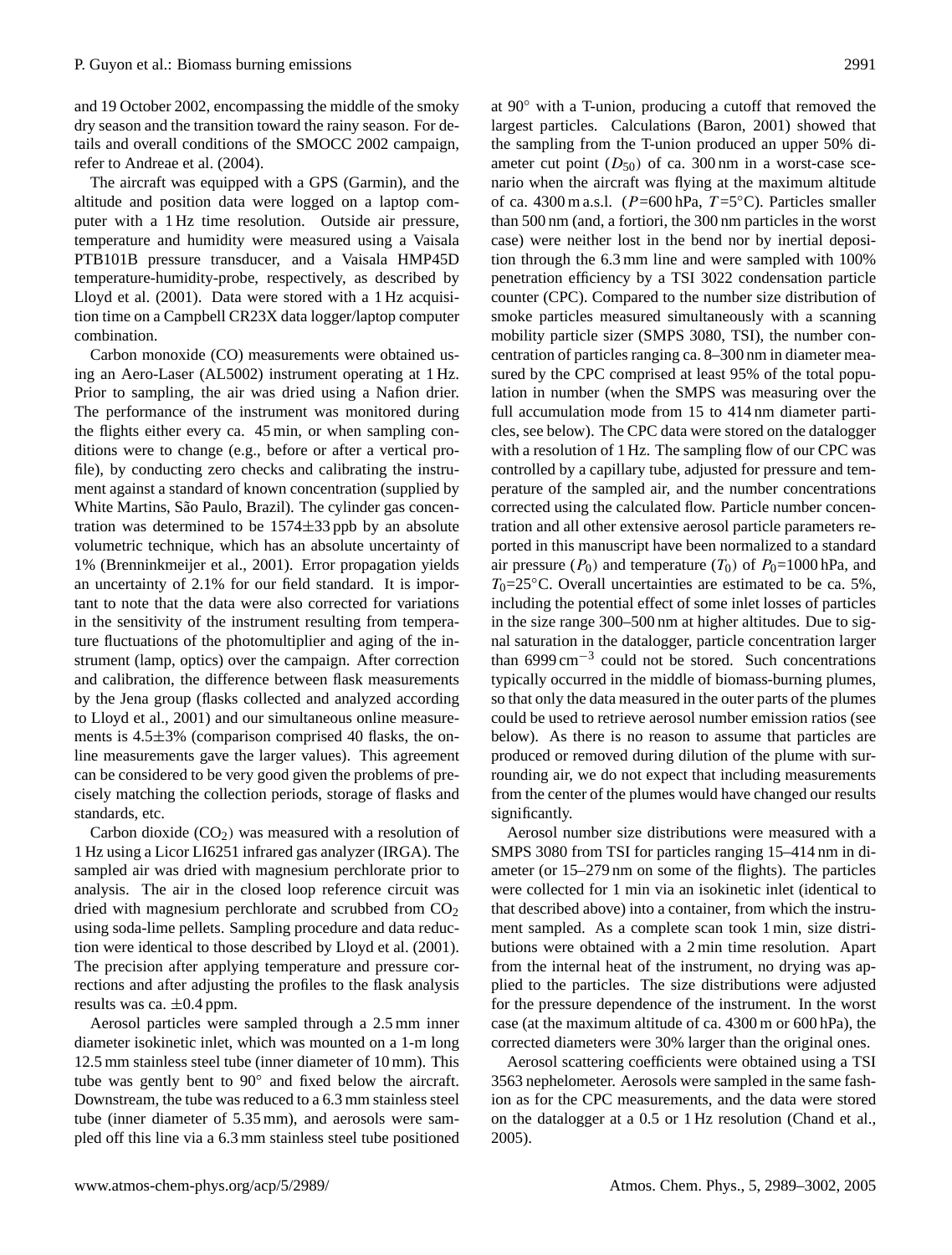

**Fig. 2.** Diurnal variation of CO-to-CO<sub>2</sub> emission ratios (in  $%$  CO per  $CO<sub>2</sub>$ ) observed from aircraft measurements during the SMOCC 2002 campaign. Given are median values calculated over hourly time bins. The error bars represent the first and third quartiles of the measurements.

Intercomparison of the aircraft instrumentation with ground-based measurements during low altitude fly-bys above the Fazenda Nossa Senhora measurement site (FNS, 10.76◦ S, 62.32◦ W, 315 m a.s.l.), located about 57 km northwest of Ji-Paraná, showed agreement within 15% for aerosol scattering, CN, size distribution, and CO observations.

#### 2.2 Data analysis

tios (ER) and emission factors (EF) and the associated errors The various techniques for the calculation of emission raare discussed in detail in Andreae and Merlet (2001) and Le Canut et al. (1996).  $ER_{X/Y}$  is the enhancement above background in a biomass-burning plume of a species X over that of a reference species Y:

$$
ER_{X/Y} = \frac{\Delta X}{\Delta Y} = \frac{X_p - X_b}{Y_p - Y_b}
$$
\n(1)

where  $\Delta X$  ( $\Delta Y$ ) is the difference between the concentration of species X (Y), in the plume  $X_p$  (Y<sub>p</sub>), and that in the background air  $X_b$  (Y<sub>b</sub>). In this study,  $ER_{X/Y}$  is defined as the slope of the linear regression of the absolute concentration in species X of interest on that of the reference species Y in the plume. The advantage of this method is that it does not necessitate estimating the background concentrations of the species X and Y outside of the plume, which can be difficult in a smoke-polluted area.

In the following, we present the ERs of particle number, surface, volume, mass, and scattering coefficients with respect to CO as well as the  $ER_{CO/CO_2}$  for Amazonian deforestation and pasture biomass burning plumes. A plume was identified as such when  $\Delta CO$  was at least 100 ppb.

#### **3 Results and discussion**

## 3.1  $CO$ -to- $CO<sub>2</sub>$  emission ratios  $(\Delta CO/\Delta CO_2$  or  $ER_{CO/CO_2}$ )

Figure 2 presents the evolution of  $ER_{CO/CO_2}$  over the course of the day for all plumes encountered during the SMOCC 2002 campaign when both  $CO$  and  $CO<sub>2</sub>$  data were available. It is obvious from Fig. 2 that the  $ER_{CO/CO_2}$  values obtained in the morning hours and until 17:00 UT (13:00 LT) are much lower than those from the afternoon. In the Brazilian Amazon, fires are typically ignited in the late morning or early afternoon, with fire activity peaking around 17:45 UT (Prins et al., 1998). Therefore, the plumes measured in the morning hours are most likely emanating from fires that have been lit on the previous day or before, and they should be in their smoldering phase. Since CO is emitted predominantly during smoldering (incomplete) combustion, the  $ER_{CO/CO_2}$  for these fires should be larger than those measured in the afternoon, which is contrary to our results. Moreover, the morning values we observed are actually too low to be truly considered as emission ratios even from flaming fires. A very likely explanation for this phenomenon is that, in the morning hours,  $CO_2$ -enriched air that accumulated close to the surface during the night due to respiration of the vegetation is entering the convective hot plumes of the fires and is measured by the aircraft together with the fire emissions. Since, in this case, the  $CO<sub>2</sub>$  from respiration is entrained with the fire plume, it correlates with CO, and does not enter the background  $CO<sub>2</sub>$  in the linear regression. The background  $CO<sub>2</sub>$  is taken to be the concentration of  $CO<sub>2</sub>$  outside of the plume at the altitude of the aircraft, whereas it should be that outside the plume at the ground. In the afternoon, the air is well mixed throughout the boundary layer (BL) and respiration has ceased, so that this phenomenon does not occur. However, it is also likely that a certain number of plumes encountered either in the BL as part of the local haze, in the cloud detrainment layer (CDL), or free troposphere (FT) will keep this biased signature. To our knowledge, this morning bias for ER taking  $CO<sub>2</sub>$  as a reference gas has not been noticed and published previously, and care should be taken when using  $CO<sub>2</sub>$  data to derive ER during morning hours. For example, this phenomenon may explain the astonishingly low  $ER_{CO/CO_2}$  values ranging 0.9–6.9% for a grassland/bush smoldering fire observed by Yokelson et al. (2003) in the morning to early afternoon hours of their flight number 1815. In the following, all data making use of  $CO<sub>2</sub>$  concentrations that were measured prior to 13:00 LT (17:00 UT) were removed. However, we note here that this phenomenon does not apply to other variables like CO or aerosols, and these data were kept. For example, Fig. 3 shows that a similar trend is absent in the  $ER_{CN/CO}$  over the course of the day. These data are discussed in detail in Sect. 3.2.

Figure 4 presents a frequency plot of the  $ER_{CO/CO_2}$  obtained for all 163 valid smoke plume transits made during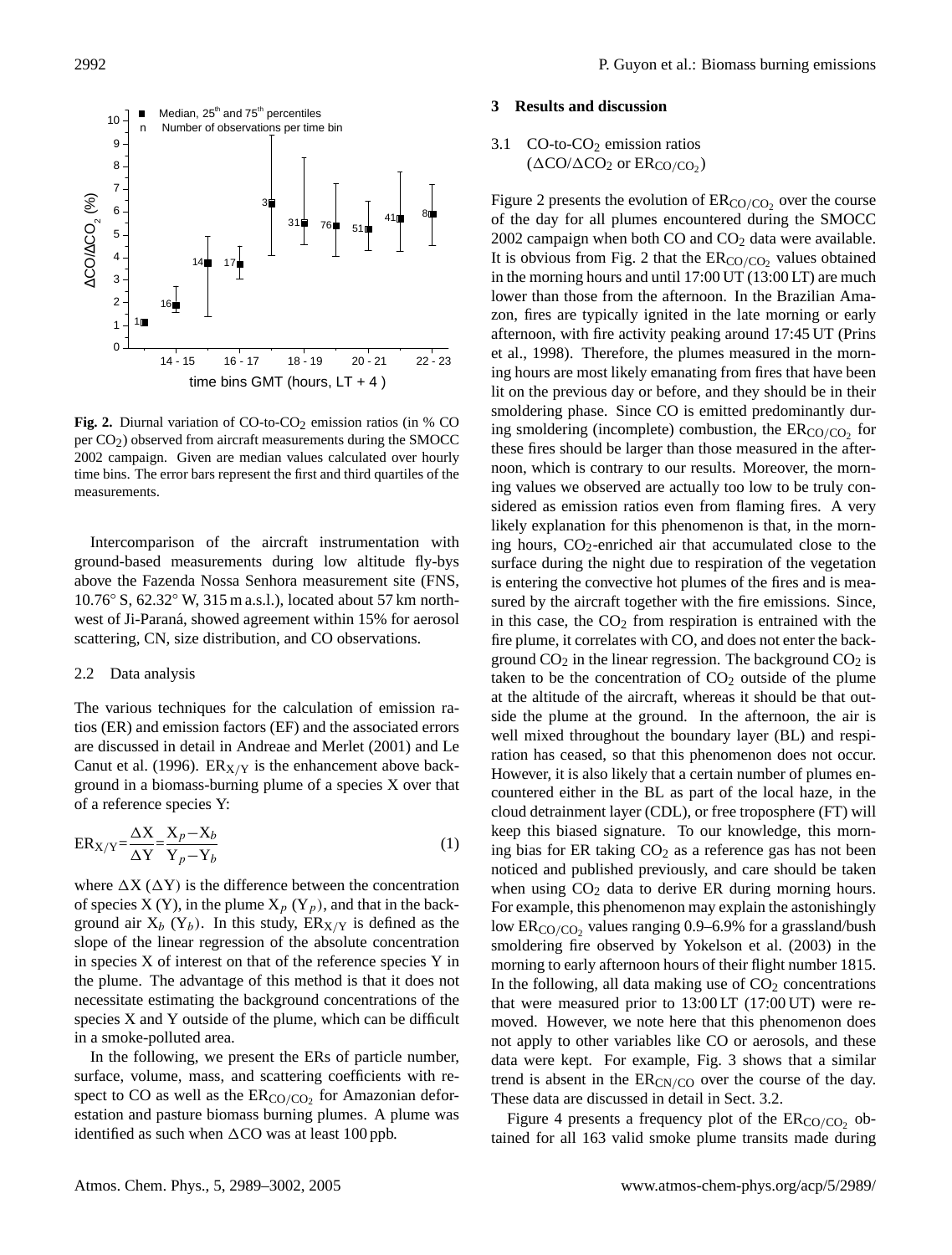

**Fig. 3.** Diurnal variation of CN-to-CO emission ratios (in cm−<sup>3</sup> CN per ppb CO) observed from aircraft measurements during the SMOCC 2002 campaign. Given are median values calculated over hourly time bins. The error bars represent the first and third quartiles of the measurements.

the time (Fig. 5). Given that the areas over which we flew the SMOCC campaign, including haze layers encountered within and above the BL. Very good within-plume correlations were found between CO and  $CO_2$ , with 75% of the  $r^2$ of the linear fits being  $>0.70$ , for plume transits lasting ca. 1 min on average. The BL height was determined for each flight primarily from temperature profiles, and confirmed by profiles of potential temperature, specific humidity, and insitu observations of cloud base from the aircraft. Over the Amazon Basin, the height of the fully developed BL in the afternoon lies between ca. 1350 and 1900 m a.s.l. for most of had surface elevations ranging ca. 100–600 m a.s.l., our values agree well with what was found in previous studies of the BL height in the Amazon Basin (e.g., Nobre et al., 1996; Fisch et al., 2004).

Overall,  $ER_{CO/CO_2}$  showed a large variability between plumes, with values ranging 1.9–13.4% and centered on a median value of 6.1% (first; third quartile: 4.7; 7.8), comparable to the range observed by Ward et al. (1991) from three aircraft measurements of Amazonian deforestation fires (Table 1). Our values correspond to a quite efficient  $-$  i.e., mostly flaming – combustion, close to what is usually found for savanna plumes (e.g., Hobbs et al., 2003). Few instances of emission ratios indicating smoldering (values larger than ca. 9.0%) were detected from the aircraft, which is probably due to the fact that smoldering fires are not as hot and therefore not as convective as flaming fires, and also because smoldering mostly occurs in the evening, when the fires start dying out and convection has ceased. As a matter of fact, most of the smoldering detected was confined within the BL (Fig. 4). It is interesting to note that we found no statistically



that were observed after 17:00 UT during the SMOCC 2002 cam-Fig. 4. Frequency distribution of the  $CO$ -to- $CO<sub>2</sub>$  emission ratios (in %) for all plumes with a CO enhancement larger than 100 pb paign (gray bars). Also given are the same data segregated into those plumes observed within (white bars) and above (black bars) the boundary layer (BL).



temperature profiles as a function of the time of the day (hours). **Fig. 5.** Observations of boundary layer heights (in meters above sea level) over the Amazon Basin obtained by aircraft measurements of

significant differences between plumes above and within the BL, even after transforming the data for normality and/or removing the smoldering values responsible for the skewness of the distributions. This confirms that 1) we had little bias due to dilution as described by Mauzerall et al. (1998), and 2) these long-lived gases are efficiently transported by convection from the BL to the FT, where they can undergo long range transport (Andreae et al., 2001).

We computed combustion efficiency (CE), defined as the molar fraction of excess carbon  $(\Delta C)$  emitted as  $CO<sub>2</sub>$  from a fire to the total excess carbon emitted, and emission factors (EF) for CO according to the definitions of Le Canut et al. (1996) and Andreae and Merlet (2001), respectively:

$$
CE = \frac{\Delta C_{\text{CO}_2}}{\Delta C_{\text{CO}_2} + \Delta C_{\text{CO}} + \Delta C_{\text{OC}} + \Delta C_{\text{PC}}} \approx \frac{1}{1 + 1.2 \times \frac{\Delta CO}{\Delta CO_2}} \quad (2)
$$

$$
EF_x = ER_{X/Y} \times \frac{MW_X}{MW_Y} \times EF_Y
$$
 (3)

where the subscripts OC and PC indicate total carbon in organic gases and particulate compounds, respectively, and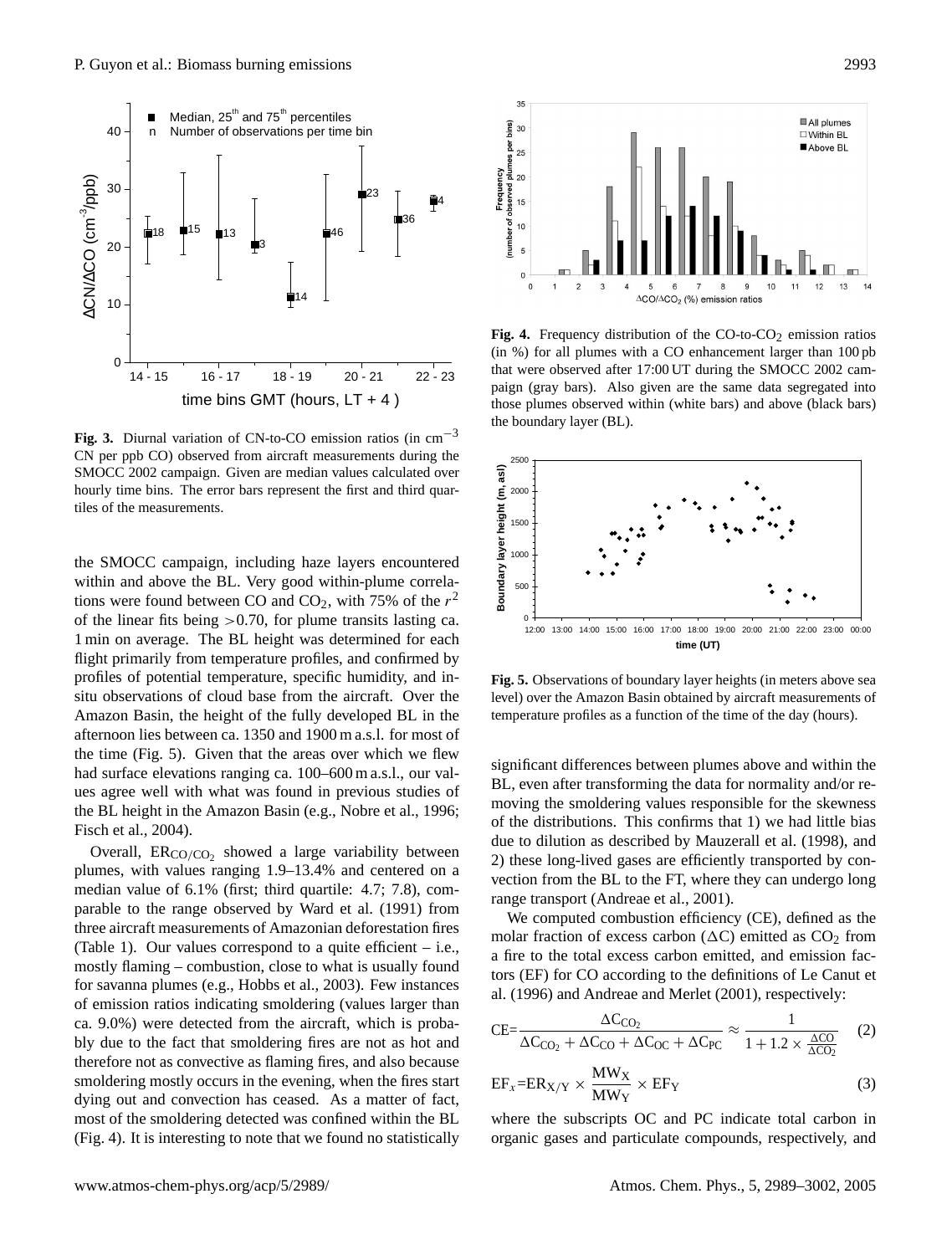**Table 1.**  $ER_{CO/CO_2}$  and  $EF_{CO}$  for tropical deforestation fires. When not given,  $ER_{CO/CO_2}$  was obtained from  $EF_{CO}$  (or reverse) using equation 3 and the published value of  $E_F^{\text{C}}_2$ , which was otherwise assumed to be 1580 g kg<sup>-1</sup> dm (values identified by a star). When given in terms of g kg<sup>-1</sup> C, values were converted to dry matter assuming a carbon content of the fuel of 45% (values identified by a cross), or using the published value.

| Reference               | Ecosystem/type of fire       | Sampling method                                      | $EF_{CO}$ (g kg <sup>-1</sup> dm) | $ER_{CO/CO}$ , $%$     |
|-------------------------|------------------------------|------------------------------------------------------|-----------------------------------|------------------------|
| Andreae et al. (1996)   | South Africa                 | Aircraft, online measurements                        | $94.5*$                           | 9.4                    |
| Andreae et al. (1988)   | Amazonia                     | Aircraft, online measurements                        | $85.5*$                           | 8.5                    |
| Delmas et al. (1995)    | Tropical forests             | Best estimate                                        | 130                               | 12.9                   |
| Ferek et al. (1998)     | Amazonia, flaming            | Aircraft, grab-bag                                   | $63.0^{\dagger}$                  | 6.6                    |
| Ferek et al. (1998)     | Amazonia, smoldering         | Aircraft, grab-bag                                   | $126.0^{\dagger}$                 | 14.4                   |
| Greenberg et al. (1984) | Amazonia                     | Ground, canister                                     | $116.6*$                          | $11.6 (4.8 - 28.0)^a$  |
| Prasad et al. (2000)    | India, shifting cultivation  | Ground, canister                                     | 93.4                              | 12.4                   |
| Ward et al. (1991)      | Amazonia                     | Aircraft, grab-bag                                   | 46.6, 97.7, 120.9                 | 4.2, 9.2, 12.0         |
| Ward et al. (1992)      | Amazonia, primary forest     | Mast, mass balance                                   | $135.3 \pm 20.8$                  | 13.6                   |
| Ward et al. (1992)      | Amazonia, secondary forest   | Mast, mass balance                                   | $91.3 \pm 14$                     | 8.7                    |
| This study              | Amazonia, forest and pasture | Aircraft, online measurements                        | $61^*$ (47; 78) <sup>b</sup>      | 6.1 $(4.7;7.8)^b$      |
| This study              | Amazonia, forest and pasture | Corrected for residual smoldering combustion (Eq. 4) | $90^* (82; 99)^b$                 | $9.0^*$ $(8.2; 9.9)^b$ |

<sup>a</sup> Range of 1 standard deviation around the mean of log-normal distribution.

<sup>b</sup> Median (First; Third quartile).

 $MW_X$  and  $MW_Y$  the molecular weights of species X and Y. EF<sub>Y</sub>, the emission factor of the reference species Y, here  $EF<sub>CO2</sub>$ , was taken to be 1580 g kg<sup>-1</sup> dm (dm is the dry matter of fuel) (Andreae and Merlet, 2001). We found CE values centered on a median value of 0.93 (0.91; 0.95), comparable to what is usually found for the efficiently burning savanna fires (e.g., Le Canut et al., 1996). Our EF<sub>CO</sub> showed a median value of 61 (47; 78)  $g \text{ kg}^{-1}$  dm. They are in the lower end of the values usually found in the literature for tropical forest fires, considerably lower than the average value of  $104\pm20$ given by Andreae and Merlet (2001) for tropical forest, and, again, closer to the global average value of  $65\pm20$  given by these authors for savanna fires.

The main reason for our low EF is probably that a significant fraction of the fire emissions is not sampled by the aircraft. A large part of the smoldering fraction during daytime is entrained and sampled by the aircraft, but does not make a large contribution. Visual observation shows, however, that even during daytime, smoke from the less active parts of the fires is injected at low altitude, and does not form part of the plume sampled by the aircraft. The nighttime smoldering fraction is missed completely, as is the fraction released from lingering long-term burning, which can last for several days for deforestation fires. This residual smoldering combustion (RSC) has been estimated to contribute up to 38–44% of the total biomass consumed for pasture maintenance burns (Kauffman et al., 1998), but could be as large as 50% for deforestation fires as observed for temperate and boreal forests (Bertschi et al., 2003). We have estimated the fire integrated EF ( $EF_{i,tot}$ ) for the species i, here CO, using our estimate of  $EF_{CO}$  and the definition of Bertschi et al. (2003):

$$
EF_{i,\text{tot}} = (f) \times EF_{i,\text{RSC}} + (1 - f) \times EF_{i,\text{conv}}
$$
(4)

where  $EF_{i, RSC}$  and  $EF_{i, conv}$  are the EF of species i in RSC and in the lofted emissions as measured from aircraft sampling, respectively.  $f$ , the fraction of fuel consumed by RSC, was taken to be 44% which is the upper limit given by Kauffman et al. (1998) since we measured a mixture of deforestation and pasture maintenance fires. Assuming an  $E_{CO, RSC}$ of 126 g kg<sup>-1</sup> dm (Ferek et al., 1998), we obtained a EF<sub>CO,tot</sub> median value of 90 g kg<sup>-1</sup> dm, probably more representative of the total emissions of CO for deforestation/pasture maintenance fires.

Table 1 gives an overview of the  $ER_{CO/CO_2}$  and  $EF_{CO}$ measured for tropical forests so far. It can be seen that overall the  $EF_{CO}$  values obtained from aircraft measurements, ranging 41–126 g kg<sup>-1</sup> dm (the latter being a specific smoldering sample), are lower than those obtained at ground level, where the averages range 91–135 g kg<sup>-1</sup> dm and maxima go as high as 152 (Ward et al., 1992) and 280 (Greenberg et al., 1984). It is obvious that aircraft measurements of EF are biased toward hot, convective (flaming) combustion, while groundbased measurements may be dominated by smoldering emissions. Hence, the two types of measurements are complementary and should both be used in order to retrieve realistic EF, especially for deforestation fires. This could be done with the help of the correction provided by Eq. (4) (Bertschi et al., 2003) which requires better estimates of RSC fractions for the various ecosystems. When deducing biomass burning from satellite CO data, care should be taken to avoid the bias resulting from different emission factors applicable to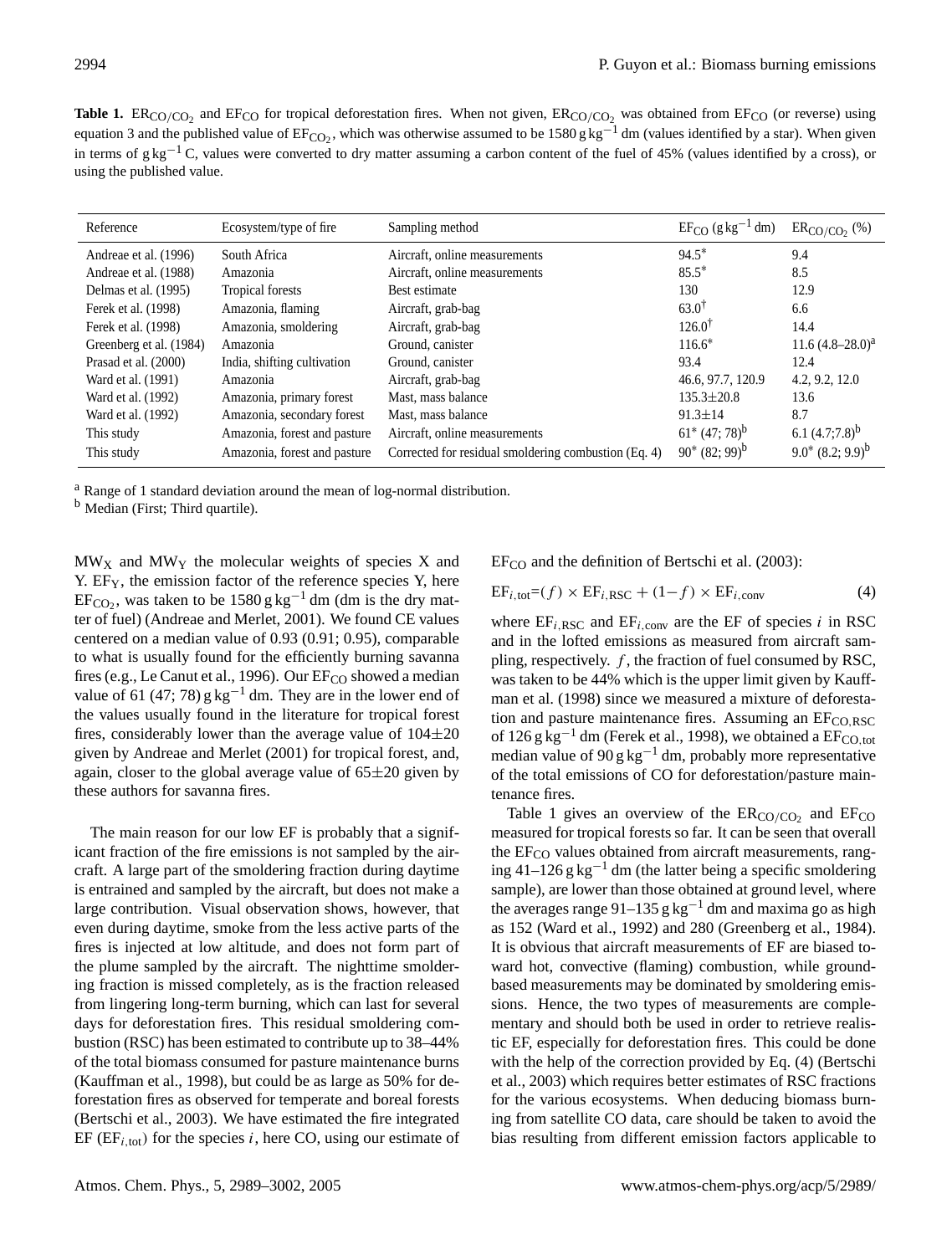different injection heights. Our values are representative of the fraction of the emissions that are uplifted to the FT in the region near the fire. However, when the total amount of emission is needed, as in large-scale models, values corrected for RSC should be used.

## 3.2 CN-to-CO emission ratios ( $\Delta$ CN/ $\Delta$ CO or ER<sub>CN/CO</sub>) and CN emission factors

Figure 6 presents the frequency distribution of all  $ER_{CN/CO}$ values obtained during the campaign (number of observations:  $n=172$ ), separated by their sampling location within or above the BL. The linear regression of CN-to-CO yielded statistically significant correlation coefficients, with 75% of the  $r<sup>2</sup>$  being larger than 0.84. This emphasizes that CO is a useful tracer for computing CN number concentrations from biomass burning, which is probably due to the fact that both CO and particles are primarily released during the nonflaming phases (pyrolysis and smoldering) of the combustion. Overall,  $ER_{CN/CO}$  ranged 3–76 particles per cm<sup>3</sup> and per ppb of CO, with a median value of  $23 \text{ cm}^{-3}$  ppb<sup>-1</sup> (14; 32). Most values fall into a remarkably narrow range, given the large number of plumes we observed and the large area we covered over the Amazon forest, stressing the fact that the number of particles per unit CO emitted from deforestation fires in the Amazon is a relatively constant parameter. Compared to what can be found in the literature, our values are in the range of those published for fresh savanna fires in Africa  $(16-36 \text{ cm}^{-3} \text{ pb}^{-1}, e.g., \text{Le Canut et al., } 1996; \text{Hobbs et al.},$ 2003) and in the Amazon  $(10-30 \text{ cm}^{-3} \text{ pb}^{-1}$ , Andreae et al., 2001), further stressing the idea that the number of particles emitted per unit CO from wild fires is a stable parameter. No previous data are available for Amazonian deforestation fires.

When fresh smoke plumes from hot fires are lifted up high enough to reach the cloud condensation level, a so-called pyro-cloud (Andreae et al., 2004) is formed. Since the formation of precipitation is often suppressed in these clouds due to the extremely high CN concentrations they contain (Andreae et al., 2004), particles are released in the CDL and FT and could be measured as detrained smoke plumes by the aircraft. In fact, we also observed plumes directly smoking out of those pyro-clouds. Only little difference can be observed when comparing the distribution of the data above  $(n=91)$  and within  $(n=81)$  the BL (Fig. 6). However, this difference was found to be statistically significant by a nonparametric test ( $p=0.01$ , medians are 20 and 25 for above and within the BL, respectively), and confirmed by t-test after applying a square-root transformation to the data. Since precipitation is expected to form in polluted clouds only at altitudes considerably higher than we could sample during SMOCC (Andreae et al., 2004), it is likely that the plumes we investigated resulted mostly from detrainment from nonprecipitating clouds. This suggests that the 20% particle loss is mainly attributable to coagulation occurring in the clouds



60 T

enhancement larger than 100 ppb that were observed during the Fig. 6. Frequency distribution of the CN-to-CO emission ratios (in particles per  $\text{cm}^3$  and per ppb CO) for all plumes with a CO SMOCC 2002 campaign (gray bars). Also given are the same data segregated into those plumes observed within (white bars) and above (black bars) the boundary layer (BL).

(see also Sect. 3.3 below). Thus, since a considerable fraction of aerosol particles is released from these non-precipitating clouds, this mode of transport from the BL to the CDL and FT can be considered to be rather efficient in terms of aerosol numbers.

Figure 3 presents the diurnal course of the  $ER_{CN/CO}$  data. From this figure, it can be observed that most data are in the range 20–30 through the day, except for a reduced value (median of 11 (10; 17)) at 18–19 UT (14–15 LT), due to mostly cloud-processed plumes sampled at that time. These values are similar to the  $ER_{CN/CO} = 15 (10; 21)$  observed at the FNS ground observation station at night, when concentrated plumes were advected from nearby fires to the site. These plumes observed at the FNS at night are supposedly mostly smoldering plumes that get trapped within the shallow nocturnal boundary layer, but no  $CO<sub>2</sub>$  data from ground level were available to confirm this hypothesis. Similar observations were obtained from a laboratory experiment on the combustion of wood, grass, and peat using the same setup as described by Lobert et al. (1991).  $ER_{CN/CO}$  was observed to decrease from 25 to 15 together with increasing  $ER_{CO/CO_2}$ values from 4 to 10%, and remained constant at a value of ca. 12 (ranging ca. 8–14) for  $ER_{CO/CO_2} > 10\%$  (O. Schmid, personal communication, 2004). A value of ca. 22 was found for  $ER_{CN/CO}$  at  $ER_{CO/CO_2}=6%$ , corresponding to our observed maximum in the frequency distribution. A dependence of  $ER_{CN/CO}$  on  $ER_{CO/CO_2}$  was not clearly observable in our data. However, the good agreement between our data and these laboratory measurements tend to confirm the surprising steadiness of the  $ER_{CN/CO}$  for various types of fuel at a given combustion efficiency. The slightly lower  $ER_{CN/CO}$ value obtained from the laboratory experiment at equivalent  $ER_{CO/CO_2}$  together with the laboratory observation that  $ER_{CN/CO}$  decreases with smoldering could be interpreted as an indication that the aircraft measurements might slightly overestimate  $ER_{CN/CO}$ .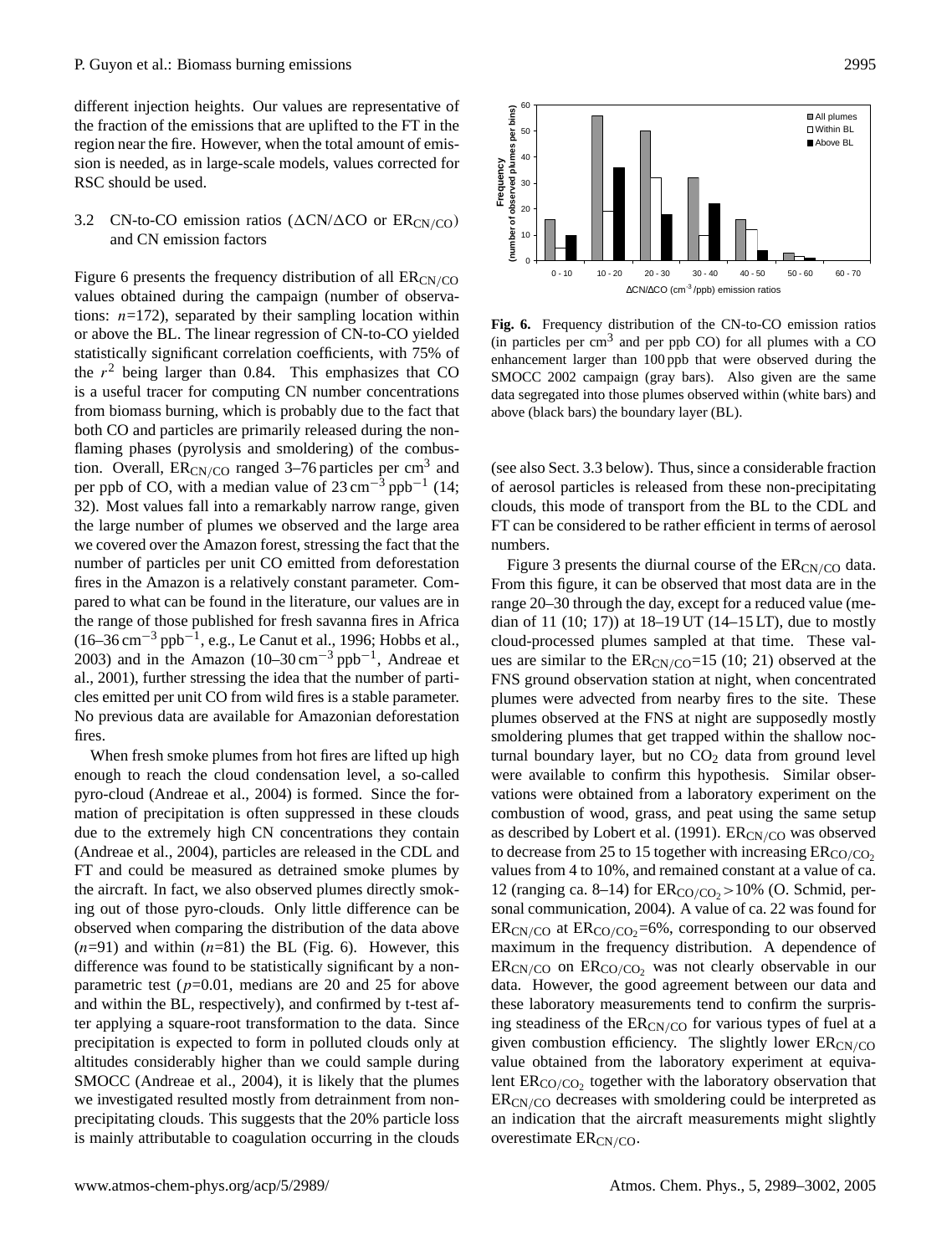

Fig. 7. Scatter plots and linear regressions of EF<sub>CN</sub> (open squares, black line) and EFmass (black squares, dashed line) on CE.

Emission factors of  $CN$  (EF $_{CN}$ ), which were obtained using equation 3, ranged  $2.3 \times 10^{14} - 5.4 \times 10^{15}$  particles emitted per kg dry matter burned ( $kg^{-1}$  dm), and were centered on  $EF_{CN} = 1.5 \times 10^{15}$  kg<sup>-1</sup>(dm) (0.87×10<sup>15</sup>; 2.2×10<sup>15</sup>), about half the estimate for total particle number emissions published by Andreae and Merlet (2001), based on laboratory studies. O. Schmid and co-workers observed  $E_{\text{CN}}$ ranging ca.  $0.5-1.5 \times 10^{15}$  kg<sup>-1</sup>(dm) from the first phase (no RSC) of grass and wood combustion (personal communication). As observed already for Amazonian and African savanna fires, the emission of particles from fresh fires showed a dependence on the combustion efficiency of the fire (Ward et al., 1992; Le Canut et al., 1996; Ward et al., 1996). For the times when  $CO$ ,  $CO<sub>2</sub>$ , and CN data were available simultaneously for fresh plumes measured within the BL  $(n=34)$ , we obtained a linear correlation of  $E\llcorner F_{CN}$  on CE (Fig. 7). This confirms that, for Amazonian deforestation and pasture burning also, more particles are emitted at lower CE, i.e. toward the smoldering state. The  $r^2$  of the linear regression was found to worsen when using the data measured above the BL, probably because of a non-linear loss of particles during vertical and cloud transport and aging. The dependence of  $E_{CN}$ on CE indicates that when correcting it for RSC,  $E_{CN}$  would tend to increase, as opposed to what Bertschi et al. (2003) suggested for particulate mass emissions from boreal forest fires. Taking our average CE value of 0.93 and a typical CE value of 0.85 for smoldering (RSC) conditions (Ferek et al., 1998), our regression of  $E_{CN}$  on CE suggests that  $E_{CN}$  increases by a factor of ca. 2.2 when accounting for the RSC fraction. Applying the above equation 4 and related assumptions yielded EF<sub>CN</sub> of  $2.5 \times 10^{15}$  ( $2.2 \times 10^{15}$ ;  $2.9 \times 10^{15}$ ), resulting in a much better agreement with the laboratory results reported by Andreae and Merlet (2001). This points out the urgency of studying the effects of RSC on biomass burning emissions, especially for particles, for which there is no other estimate to date.



plume (black dots) and a detrained smoke plume (open circles) from **Fig. 8.** Aerosol particle number size distribution of a fresh smoke the "Pista de Cabeça" deforestation fire (PCF) observed on 1 October 2002. The black curves represent the log-normal fits to the distributions.

## 3.3 Emissions of smoke aerosol particles and cloud processing

In a further step, we have derived emission ratios of particle surface, volume, and mass to CO  $(ER_{\text{surf/CO}}, ER_{\text{vol/CO}},$  and  $ER_{mass/CO}$ , respectively), as well as particle scattering-to-CO ( $\triangle$ scattering/ $\triangle$ CO or ER<sub>scatt/CO</sub>), which was computed in the same manner as described above for the other parameters. Aerosol surface, volume, and mass were obtained from the size distributions of the plumes measured with the help of a SMPS. Since a size distribution measurement cycle took 2 min, it was not possible to derive ER of these quantities to CO from regression analysis. Therefore, in a first step, the measured number size distribution of each plume of interest was fitted with a log-normal curve in order to compare the geometric mean diameters and standard deviations of the distributions (see, e.g., Fig. 8). The curve fitting was only applied to accumulation mode particles (Fig. 8) because coarse particles, which contribute little to the aerosol number, were not measured, and the accumulation mode was the only mode observed within the measurement range. Then, when  $ER_{CN/CO}$  data were available, the fitted size distribution was integrated for surface and volume over the observed  $ER_{CN/CO}$  for that plume.

A total of 69 plumes sampled within the BL and 50 sampled above could be successfully fitted with a log-normal curve, with 75% of the  $r^2 > 0.98$ . We obtained average geometric mean diameters  $(D_{50})$  of 110 $\pm$ 15 nm for those plumes sampled within the BL and  $139\pm17$  nm for those above. Associated standard deviations (ln  $\sigma$ ) were 0.50 $\pm$ 0.06 and  $0.45\pm0.05$ , respectively. These values are in the range of what was typically found for Amazonian deforestation fires (e.g., Reid and Hobbs, 1998; Reid et al., 1998; Vestin et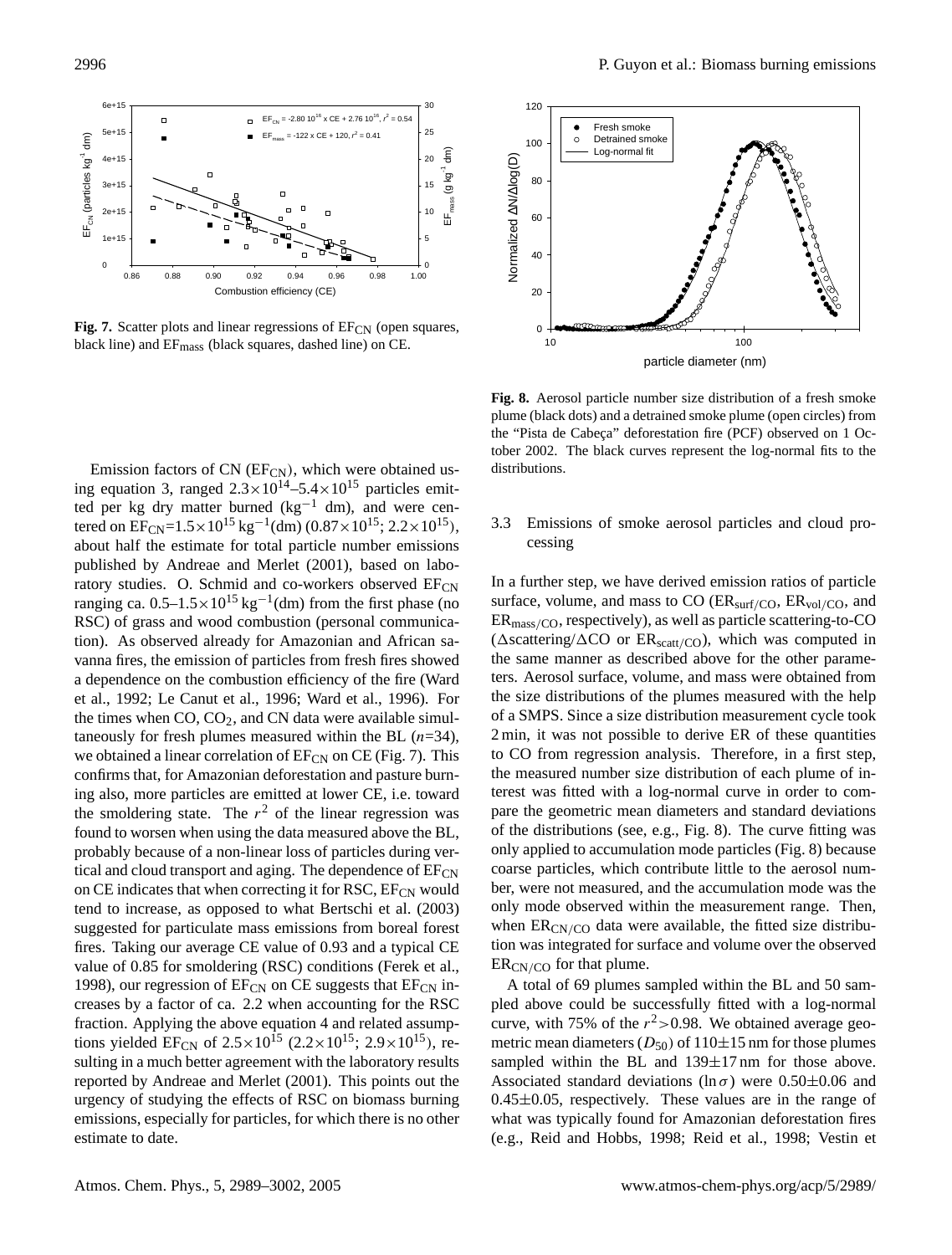|                  | $ERCO/CO2$ (%)     | ERCN/CO<br>$(\# \text{ cm}^{-3} \text{ pb}^{-1})$ | $ER_{\text{surf/CO}}$<br>$(\mu m^2 \text{ cm}^{-3} \text{ pb}^{-1})$ | $1000\times ER_{\text{vol/CO}}$<br>$(\mu m^3 \text{ cm}^{-3} \text{ pb}^{-1})$ | $ER_{scat/CO}$<br>$(Mm^{-1}$ ppb <sup>-1</sup> ) |
|------------------|--------------------|---------------------------------------------------|----------------------------------------------------------------------|--------------------------------------------------------------------------------|--------------------------------------------------|
| All plumes       | 6.1(4.7; 7.8), 163 | 23 (14; 32), 172                                  | $2.1(1.5; 2.6)$ , 68                                                 | 77.3 (55.7; 103.7), 68                                                         | 0.82(0.66; 1.15), 149                            |
| Plumes in BL     | 5.7(4.5; 7.8), 93  | 25(19; 36), 91                                    | 1.6(1.3; 2.2), 29                                                    | 58.4 (43.8; 71.2), 29                                                          | 0.73(0.43; 0.86), 80                             |
| Detrained plumes | 6.4(5.0; 7.7), 70  | 20(12; 31), 81                                    | $2.5(1.7; 2.9)$ , 39                                                 | 91.6 (71.4; 114.4), 39                                                         | 1.13(0.81; 1.32), 69                             |

Table 2. Summary of the results (median (first; third quartile), n) of emission ratios of aerosol particles to CO and of CO-to-CO<sub>2</sub> for the plumes observed within and above the boundary layer.

al., 2005<sup>[1](#page-8-0)</sup>). The differences in  $D_{50}$  and  $\ln \sigma$  between BL plumes and detrained ones were statistically significant (ttest,  $p < 0.001$ ). Since we found no significant difference in relative humidity between the plumes observed within the BL and those above (both averaged ca. 60%), we conclude that, overall, the relative humidity did not influence the size of the particles. Moreover, hysteresis experiments at the FNS ground site have shown that when bringing these particles to deliquescence and drying them again to their original RH condition of 50–60% (a situation comparable to ours for detrained particles), no hysteresis was observed (i.e., the size distribution of the deliquesced-and-dried particles was identical to that of the original ones at the same RH) (Vestin et al.,  $2005$ <sup>1</sup>. There is no reason for our particles to behave differently, so that we can exclude that water uptake and a subsequent hysteresis effect contributed significantly to the growth we observed for the detrained particles.

Table 2 provides a summary of the results of emission ratios of aerosol particle number, surface, and volume, relative to CO. In both cases, ER of detrained particles increased significantly compared to the aerosols in the BL (t-tests,  $p < 0.01$ ) and 0.001 for surface and volume, respectively). Particle coagulation contributes to decreasing the number of particles  $(ER_{CN/CO}$  of ca. 20 in the cloud processed smoke versus ca. 25 in BL), resulting in fewer, larger particles. However, coagulation does not modify the total volume of the particles, and the observed increase in normalized particulate surface and volume must be attributed to secondary growth. This issue will be discussed in detail in a forthcoming publication.

The  $ER_{vol/CO}$  values for BL plumes translated into aerosol mass emission factors (EF<sub>mass</sub>) of 4.5 (3.6; 8.2) g kg<sup>-1</sup> dm  $(n=11)$  when using a typical particle density for Amazonian smoke particles of 1.35  $\text{g cm}^{-3}$  (Reid and Hobbs, 1998; Guyon et al., 2003). Our  $EF_{mass}$  values for accumulation mode particles are at the lower end of what was found previously for Amazonian deforestation PM2.5 and PM4 emission factors, which ranged  $5.3-15.6$  g kg<sup>-1</sup> dm for flaming and smoldering fires, respectively (Ward et al., 1991; Ward et al., 1992; Ferek et al., 1998). The difference may be at least in part attributable to particles larger than those represented by our lognormal size mode fits. However, it is still not clear to which extent the missed RSC fraction might have affected our data. Using equation 4, making the same assumptions as above, and using the equation from the linear regression of  $EF_{mass}$  on CE (Fig. 7) yielded an  $EF_{mass}$  of 9.2 (8.7; 11.3)  $g \text{kg}^{-1}$  dm. We note here that eliminating the two data points at low CE would have increased the  $r<sup>2</sup>$  of the regression to 0.7, without changing the regression slope significantly. Table 3 provides a summary of the aerosol-related EFs obtained in this study, both when using the data from the convective plumes as sampled from the aircraft and when correcting for RSC, to obtain values representative of the total emissions.

Similar to  $ER_{\text{surf/CO}}$  and  $ER_{\text{vol/CO}}$ , a statistically significant difference ( $p < 0.001$ ) was observed between the amount of scattering per CO (ERscatt/CO) observed in plumes encountered within and those above the BL, the latter being overall larger (data summarized in Table 2). Moreover, the values for the back-scattering ratio at the wavelength  $\lambda$  of 700 nm ( $b_{(700)}$ ), and the Angström coefficients at  $\lambda$ =450 and 550 nm ( $\hat{a}_{(450/550)}$ ), and at  $\lambda$ =450 and 700 nm  $(\hat{a}_{(450/700)})$  averaged over each of the corresponding plumes were all three statistically significantly larger for the plumes measured within the BL compared to the detrained ones. This confirms that the cloud-processed aerosols are significantly larger, and, therefore, scatter more efficiently than the freshly produced aerosols, overbalancing their lower number concentration per amount of CO and resulting in larger  $ER_{scatt/CO}$ . This further confirms that the overall small difference between the  $ER_{CN/CO}$  observed for fresh plumes (ca. 25) and processed aerosols (ca. 20) is not due to a new aerosol formation occurring in the detraining region of the cloud that would compensate for a larger aerosol loss during transport and cloud processing, but rather that this means of transport is very efficient at releasing biomass burning aerosols into the CDL and FT. Moreover, the released particles, having grown through cloud processing, are not only much more efficient at scattering incoming radiation, they are also much more efficient cloud condensation nuclei (CCN); for more details, see Andreae et al. (2004) and Frank et al.  $(2005)^2$  $(2005)^2$  $(2005)^2$ .

<span id="page-8-0"></span><sup>1</sup>Vestin, A., Rissler, J., Swietlicki, E., Frank, G. P., and Andreae, M. O.: Cloud nucleating properties of the Amazonian dry season biomass burning aerosol – Measurements and modeling, in preparation, 2005.

<span id="page-8-1"></span><sup>2</sup>Frank, G. P., Rissler, J., Roberts, G., Guyon, P., Swietlicki, E., Vestin, A., Zhou., J., Mayol-Bracero, O. L., Gonzalez, S., Costa, ´ A., Rizzo., L., Chand, D., Schmid, O., Artaxo, P., and Andreae, M. O.: Cloud condensation nuclei concentrations and efficiencies in the Amazon Basin, Atmos. Chem. Phys., in preparation, 2005.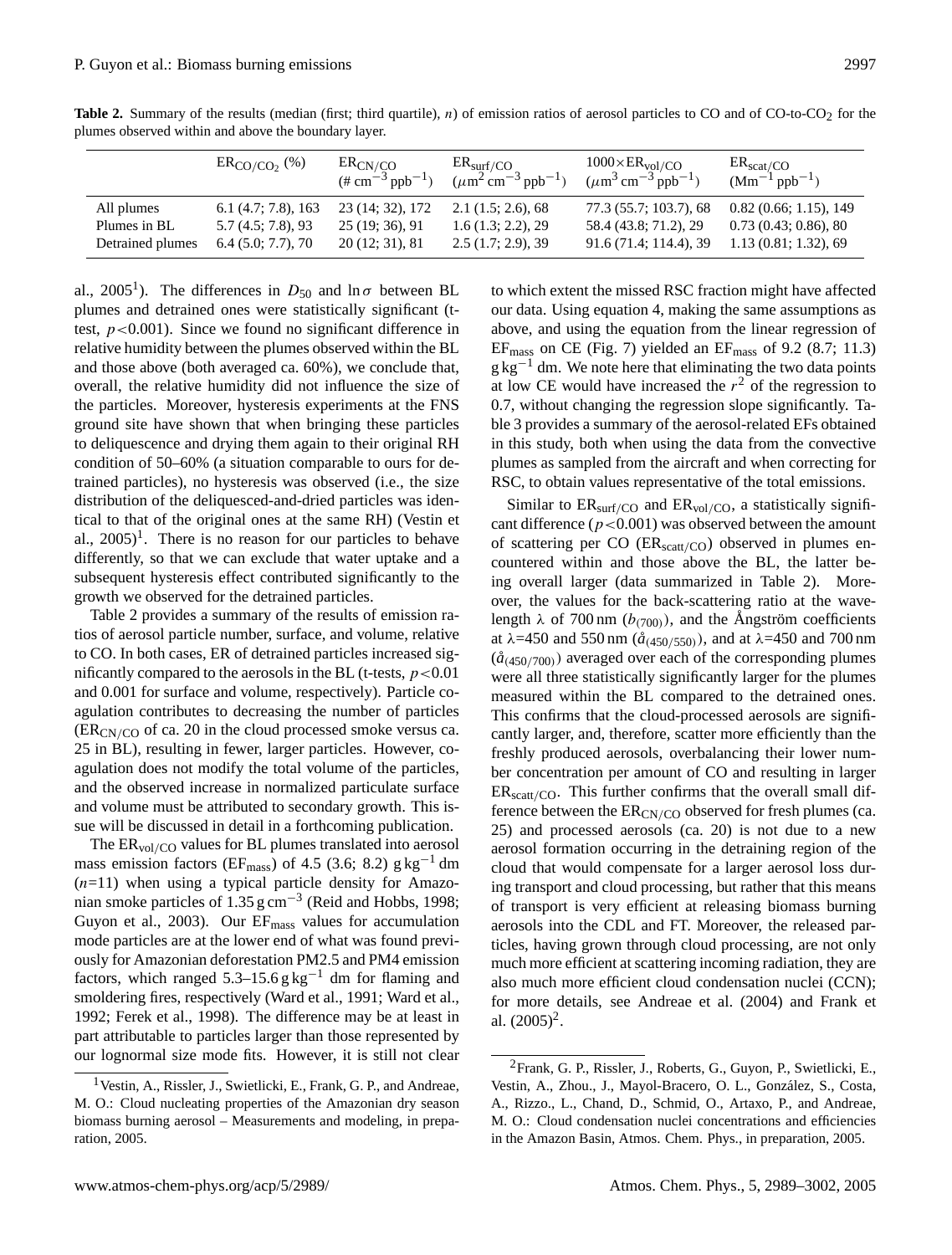|                                          | $EF_{CN}$<br>$(10^{15} \text{ kg}^{-1} \text{ dm})$ | $EF_{vol}$<br>$\rm (cm^3\,kg^{-1}\,dm)$ | $EF_{mass}$ <sup>a</sup><br>$(g \text{ kg}^{-1} dm)$              |
|------------------------------------------|-----------------------------------------------------|-----------------------------------------|-------------------------------------------------------------------|
| Plumes in FT (detrained)<br>Plumes in BL | 1.3(0.67; 2.2), 53                                  | 6.4(4.4; 8.4), 34                       | 8.6 (5.9; 11.3), 34                                               |
| Plumes in BL, corrected for RSC          | 1.5(0.87; 2.2), 34<br>$2.5(2.2; 2.9)$ , 34          | 3.3(2.7; 6.1), 11                       | 4.5(3.6; 8.2), 11<br>$6.8(6.4; 8.4), 11 \quad 9.2(8.7; 11.3), 11$ |

**Table 3.** Summary of the results (median (first; third quartile), n) of emission factors of accumulation mode aerosol particles to CO for the plumes observed within and above the boundary layer.

<sup>a</sup> Using a density of 1.35 g cm<sup>-3</sup>.

## 3.4 Case Studies

## 3.4.1 The "Pista de Cabeça" deforestation fire

Most of the plumes studied in this work were from fires encountered randomly while the plane was flying. The Pista de Cabeça fire, in contrast, was a deforestation fire that was conducted in collaboration with other LBA research activities, and therefore we had prior knowledge of place and time as well as detailed information on the vegetation and burning conditions. The 230 ha square plot contained forest material which had been cut between the end of March and the beginning of July and left for curing. It was situated at 10.45◦ S, 56.50◦ W, and ca. 300 m a.s.l. in a Fazenda close to the town of Alta Floresta, Mato Grosso, Brazil. By law, the fire could only be started toward the end of the dry season, on 1 October 2002, and the biomass was quite moist at the time the experiment started, due to the unexpected increase in rain frequency. The plot was ignited all around the borders of the slashed areas at about 13:30 LT, and by 20:00 LT all flames were gone due to excessive fuel moisture, while only ca. 10% of the plot had burned, starting at the borders. However, at ca. 15:00 LT, when the aircraft reached the area, the fire was observed to be in a mixed flaming and smoldering phase and was intensive enough that the smoke plume was evolving into a large pyro-cloud. We performed three passes (A, B, and C) through the main smoke plume at 1230–1300 m a.s.l. followed by a penetration of the detrained plume (D) smoking out of the pyro-cloud at 2250 m a.s.l. A summary of the results is given in Table 4. Unfortunately the CPC was not available during this experiment due to overheating of the instrument. The  $ER_{CO/CO_2}$  obtained from the three passes through the fresh smoke ranged from values typical of the middle of the range obtained from all BL plumes (Fig. 4) to large values, corresponding to mid-range (mostly flaming) to low combustion efficiency (smoldering). This indicates that a specific Amazonian deforestation fire cannot be characterized by a single value of  $ER_{CO/CO_2}$  or CE because these fires are very inhomogeneous. They can simultaneously be in a flaming and smoldering phase, with rapidly changing combustion conditions depending on numerous parameters such as wind, fuel density, size and moisture, etc. This is in contrast to, e.g., savanna fires, which are usually running fires over more or less homogeneous vegetation. Therefore, it is necessary to collect data from many forest fires in order to improve statistics, and better understand their overall emissions.

The behavior of the aerosols for this particular fire confirmed the general trend observed above. While  $ER_{CO/CO_2}$ of the pyrocloud-detrained smoke remained unchanged compared to the smoke below cloud-base, the aerosols grew in size from a number modal diameter of 116 to one of 142 nm (Fig. 8) and light scattering increased (Table 4). In the present case, no significant difference was found in the backscatter ratios and Angström coefficients. Given the relatively small increase in the corresponding volume modal diameter (from  $207$  to  $247$  nm) only a small change in  $\ddot{a}$  would be expected from Mie theory (ca. 0.1 to 0.2), within the error of the determination.

## 3.4.2 The Santa Lucia fire

The Santa Lucia fire was a large fire of opportunity, which we studied intensively on 30 September 2002. The fire was a deforestation fire, situated south of the town of Vilhena, Rondônia, ca. 14.12° S, 60.17° W. The fire was observed to be in a relatively late stage, with little flames. A pyrocloud had developed at the top of the plume. We passed five times through the main fresh plume as well as secondary plumes (from which we obtained the CN data, because the CPC was saturating in the main plume) at altitudes of 850–1050 m a.s.l. Again, we observed a large sampleto-sample variation in the data. In the fresh plume, we obtained  $ER_{CO/CO_2}$  ranging 4.2–12.4%. Correspondingly, CE was between 0.87 and 0.94, while  $ER_{CN/CO}$  ranged 9– 35 cm−<sup>3</sup> ppm−<sup>1</sup> (Table 5). These values from this fire cover most of the range of the observed values for all fires measured during this campaign, emphasizing again the difficulty of characterizing Amazonian deforestation fires. This is probably the reason why we were not able to distinguish a significantly different signature between deforestation fires and secondary-growth pasture fires.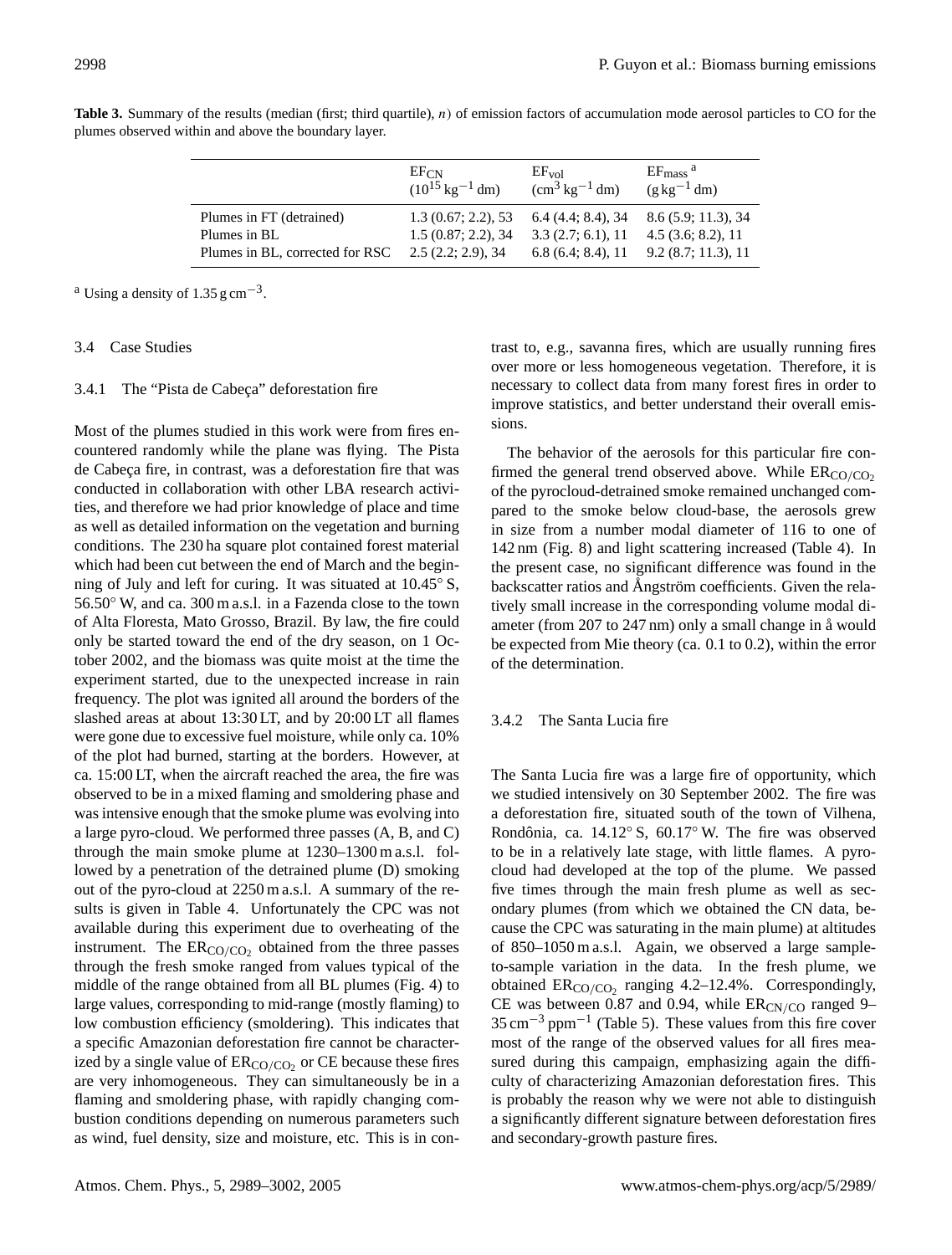| Plume<br># | CE    | $ER_{CO/CO}$ <sup>a</sup><br>$(\%)$ | EF <sub>CO</sub><br>$(g \text{ kg}^{-1} dm)$ | $ER_{scatt/CO}$ <sup>a</sup><br>$(Mm^{-1}$ ppb <sup>-1</sup> ) | $b_{(700)}$     | $\tilde{a}_{(450/550)}$ | $d_{(450/700)}$   | $D_{50}$ c    | $ln(\sigma)^c$<br>(nm) |
|------------|-------|-------------------------------------|----------------------------------------------|----------------------------------------------------------------|-----------------|-------------------------|-------------------|---------------|------------------------|
| А          | 0.875 | $1.9 + 0.4$                         | 19.8                                         | $0.33 + 0.01$                                                  | $0.226 + 0.032$ | $2.258 + 0.128$         | $2.485 + 0.135$   | $1177 + 04$   | $0.424 + 0.003$        |
| B          | 0.929 | $6.4 \pm 0.4$                       | 63.9                                         | $0.55 + 0.02$                                                  | $0.222 + 0.024$ | $2.238 + 0.197$         | $2.449 \pm 0.156$ | $114.2 + 0.3$ | $0.437 + 0.003$        |
| ⌒          | 0.931 | $6.1 \pm 0.5$                       | 61.7                                         | $0.52 \pm 0.03$                                                | $0.232 + 0.032$ | $2.297 + 0.193$         | $2.497 + 0.185$   | $116.6 + 0.4$ | $0.465 + 0.004$        |
| D          | 0.904 | $8.8 \pm 0.2$                       | 88.6                                         | $0.67 \pm 0.02$                                                | $0.217 + 0.018$ | $2.295 + 0.129$         | $2.522 + 0.097$   | $141.6 + 0.5$ | $0.426 + 0.004$        |

**Table 4.** Results from the Pista de Cabeca deforestation fire (PCF).

<sup>a</sup> ER<sub>CO/CO<sub>2</sub> (%) and ER<sub>scatt/CO</sub> (Mm<sup>-1</sup> ppb<sup>-1</sup>) are the slope of the regression of CO-to-CO<sub>2</sub> and aerosol scattering (at 550 nm) to CO for</sub> each plume,  $\pm$  standard error associated with the linear fit.

<sup>b</sup>  $b_{(700)}$ ,  $\hat{a}_{(450/550)}$ , and  $\hat{a}_{(450/700)}$  are averaged values  $\pm$  standard deviation for each plume.

 $c_{D_{50}}$  and  $\ln(\sigma)$  are the geometric mean diameter and the logarithm of the standard deviation of the log-normal fitted size distributions,  $\pm$ standard error associated with the fit.

Table 5. Results from the Santa Lucia fire (SLF), a deforestation fire, situated south of the town of Vilhena, Rondônia, ca. 14.12° S, 60.17° W.

| Plume        | CЕ            | ERCO/CO <sub>2</sub><br>(%) | EF <sub>CO</sub><br>$(g \text{ kg}^{-1} dm)$ | $ER_{CN/CO}$<br>$\rm (cm^{-3}$ ppm <sup>-1</sup> ) | $EF_{CN}$<br>$(10^{15} \text{ kg}^{-1} \text{ dm})$ | $ER_{scatt/CO}$<br>$(Mm^{-1}$ ppb <sup>-1</sup> ) | $b_{(700)}$  | $\hat{a}_{(450/700)}$ |
|--------------|---------------|-----------------------------|----------------------------------------------|----------------------------------------------------|-----------------------------------------------------|---------------------------------------------------|--------------|-----------------------|
| Fresh plumes | $0.87 - 0.94$ | $4.2 - 12.4$                | $43 - 125$                                   | $9 - 35$                                           | $0.5 - 2$                                           | $0.17 - 0.40$                                     | $0.2 - 0.25$ | $1.88 - 2.30$         |
| In cloud     | 0.94          | 5.2                         | 52                                           | 19                                                 | 1.1                                                 | 0.51                                              | 0.19         | 2.20                  |
| Detrained    | 0.97          | 2.9                         | 29                                           | 44                                                 | b                                                   | 1.13                                              | 0.25         | 2.12                  |

<sup>a</sup> ER<sub>CO/CO<sub>2</sub> (%) and ER<sub>scatt/CO</sub> (Mm<sup>-1</sup> ppb<sup>-1</sup>) are the slope of the regression of CO-to-CO<sub>2</sub> and aerosol scattering (at 550 nm) to CO for</sub> each plume.

<sup>b</sup>  $b_{(700)}$ ,  $\hat{a}_{(450/550)}$ , and  $\hat{a}_{(450/700)}$  are averaged values  $\pm$  standard deviation for each plume.

#### 3.4.3 High altitude plumes

As can be seen from Fig. 6, many plumes were encountered above the BL, so that the transport mechanism described above can be considered to be quite general. Numerous plumes (ca. 20, and 14 with  $\Delta CO > 100$  ppb), which sometimes produced a distinct layer at this altitude discernable by eye, were measured at altitudes up to 4000–4300 m asl (which was about as high as the aircraft could fly). Even after having been transported to this altitude, these layers contained remarkably high levels of pollutants, with CO concentrations ranging 150–800 ppb. All of these plumes still yielded excellent regression coefficients from linear fits between CN and CO. ER<sub>CN/CO</sub> ranged  $13-31 \text{ cm}^{-3} \text{ pb}^{-1}$  (21 on average), while  $ER_{CO/CO_2}$  ranged 2.0–7.8% (5.1 on average). These values are in the range of what is typically found above the BL (Fig. 6). This further demonstrates how steady the number of particles per unit CO can be, even after such dramatic vertical transport, and therefore how little particle loss occurs during transport from the BL to FT. Moreover, since substantially higher losses would be expected to occur in precipitating clouds, these relatively large  $ER_{CN/CO}$  observed for the high altitude plumes (and for detrained plumes in general) also imply that most of the transport to lower-mid tropospheric heights is through non-precipitating clouds, also suggesting suppression of rain due to heavy smoke pollution (Rosenfeld, 2000; Andreae et al., 2004).

## **4 Conclusions**

In this study, we quantified the emission of aerosol particles from deforestation fires in the Amazon Basin, and shed some light on the processes affecting these aerosols during vertical transport and cloud processing. Our estimates for  $ER_{CN/CO}$  $(14-32 \text{ cm}^{-3} \text{ pb}^{-1}$  for most of the plumes) for this type of fire fall in the range of what has been published previously for savanna fires (no previous data for deforestation fires are available for comparison). This highlights the relatively constant value of the number of particles emitted per unit CO from wild fires. This is a highly significant result, as CO is readily detected from space and is therefore the most commonly used and most readily validated tracer for biomass burning in atmospheric models. With a consistent ratio of aerosol particle and CO emissions for a broad range of fire types, parameterization of pyrogenic aerosols in large-scale climate and chemistry models is made much more reliable.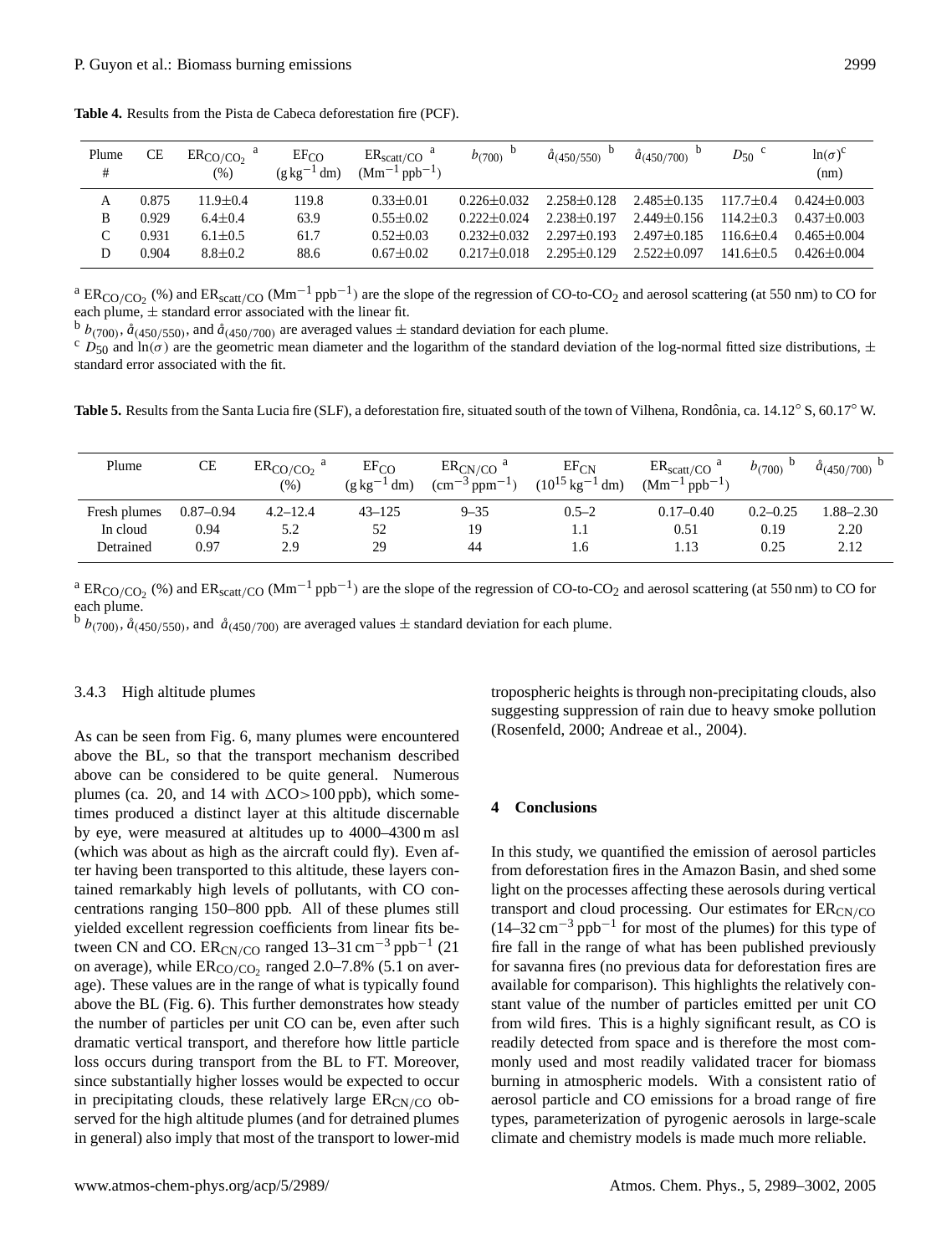The emission of particles was found to be dependent on the combustion efficiency of the fire. However, the overall variability in our data was dominated by the variability in emissions within each fire rather than by systematic differences between fires. This is attributed to very inhomogeneous and fast changing burning conditions of deforestation fires (fuel density, size, moisture, wind, etc.), in contrast to, e.g., savanna fires. This feature was confirmed by the  $ER_{CO/CO_2}$ of these fires, which varied over a very wide range for all plumes encountered overall, but also for specific fires.  $EF_{CO}$ , EF<sub>CN</sub>, and EF<sub>mass</sub> also covered a large range of values, yielding medians of 61 g kg<sup>-1</sup> dm,  $1.5 \times 10^{15}$  particles kg<sup>-1</sup> dm, and 4.5  $g kg^{-1}$  dm, respectively.

It must be emphasized, however, that these "emission factors" pertain to the lofted plumes only, and do not represent all the material emitted by the fires. This complicates their applicability in larger-scale models. They are representative of the emissions that reach the FT in the region near the fires, and would correspond to what is seen near source regions by sensors that are weighted towards mid-and upper tropospheric concentrations, such as MOPPIT.

A large uncertainty in the analysis of the present dataset comes from the need to account for the RSC fraction of the emissions, which is missed during aircraft sampling. A tentative correction of the data resulted in median EF values of 90 g kg<sup>-1</sup> dm, 2.5×10<sup>15</sup> particles kg<sup>-1</sup> dm, and 9.2 g kg<sup>-1</sup> dm for CO, aerosol number and mass, respectively, values that are 1.5, 1.7, and 2.1 times as large as the uncorrected data on average. These would be the EF values that would have to be used in large-scale models, which allow for the mixing of emissions released at different injection heights. This discrepancy underlines the urgency of studying RSC from tropical deforestation fires, for which there as no data available to date.

Another major output of this study is that the vertical transport, cloud processing, and subsequent release of smoke aerosols in the CDL and FT resulted in only a 20% reduction in particle number per ppb CO, due primarily to in-cloud coagulation. These particles are released in large amounts into the CDL and the FT from non-precipitating clouds, and because of their increased size, they are even more efficient at scattering incoming radiation and acting as CCN. This provides a reservoir of cloud-active particles in midtropospheric air, which can again affect cloud microphysical properties when it is re-entrained in growing convective clouds. Once in the mid- and upper troposphere, the smoke particles are subjected to long range transport, thereby influencing the FT chemistry, water cycle, and the radiation budget on a larger scale.

*Acknowledgements.* This work was carried out within the frame work of the Smoke, Aerosols, Clouds, Rainfall, and Climate (SMOCC) project, a European contribution to the Large-Scale Biosphere-Atmosphere Experiment in Amazonia (LBA). It was financially supported by the Max Planck Society (MPG) and the Environmental and Climate Program of the European Commission (contract N◦ EVK2-CT-2001-00110 SMOCC).We are grateful for support of C. Brenninkmeijer (Max Planck Institute, Mainz, Germany) for performing the CO absolute calibration, J. von Jouanne (Max Planck Institute, Mainz, Germany), T. Germano (University of São Paulo, São Paulo, Brazil) and Carla Longo (Instituto Nacional do Pesquisas Especiais (INPE), Saõ Paulo, Brazil) for their technical support with the SMPS instrument, and the pilots of the INPE aircraft. The authors thank Ralf Gielow for supervising and the "Fundação de Amparo à Pesquisa do Estado de São Paulo" (FAPESP, São Paulo, Brazil) (project 98/00104-9) and PNW-USDA-FS (USA) (project 5147A) for financing the work at "Pista de Cabeça" (PCF). M. Cordova would like to thank FAPESP for her scholarship (project 99/04281-5). P. Artaxo, L. V. Rizzo, and L. V. Gatti acknowledge the Brazilian agencies FAPESP (97/11358-9) and MCT/CNPq (Instituto do Milênio LBA) for financial support.

Edited by: D. Rosenfeld

#### **References**

- Andreae, M. O., Artaxo, P., Fischer, H., Freitas, S. R., Gregoire, J. M., Hansel, A., Hoor, P., Kormann, R., Krejci, R., Lange, L., Lelieveld, J., Lindinger, W., Longo, K., Peters, W., de Reus, M., Scheeren, B., Silva Dias, M. A. F., Ström, J., van Velthoven, P. F. J., and Williams, J.: Transport of biomass burning smoke to the upper troposphere by deep convection in the equatorial region, Geophys. Res. Lett., 28, 951–954, 2001.
- Andreae, M. O., Atlas, E., Harris, G. W., Helas, G., deKock, A., Koppmann, R., Maenhaut, W., Mano, S., Pollock, W. H., Rudolph, J., Scharffe, D., Schebeske, G., and Welling, M.: Methyl halide emissions from savanna fires in southern Africa, J. Geophys. Res.-Atmos., 101, 23 603–23 613, 1996.
- Andreae, M. O., Browell, E. V., Garstang, M., Gregory, G. L., Harriss, R. C., Hill, G. F., Jacob, D. J., Pereira, M. C., Sachse, G. W., Setzer, A. W., Dias, P. L. S., Talbot, R. W., Torres, A. L., and Wofsy, S. C.: Biomass-burning emissions and associated haze layers over Amazonia, J. Geophys. Res.-Atmos., 93, 1509–1527, 1988.
- Andreae, M. O. and Merlet, P.: Emission of trace gases and aerosols from biomass burning, Global Biogeochem. Cycles, 15, 955– 966, 2001.
- Andreae, M. O., Rosenfeld, D., Artaxo, P., Costa, A. A., Frank, G. P., Longo, K. M., and Silva-Dias, M. A. F.: Smoking rain clouds over the Amazon, Science, 303, 1337–1342, 2004.
- Artaxo, P., Fernandes, E. T., Martins, J. V., Yamasoe, M. A., Hobbs, P. V., Maenhaut, W., Longo, K. M., and Castanho, A.: Largescale aerosol source apportionment in Amazonia, J. Geophys. Res.-Atmos., 103, 31 837–31 847, 1998.
- Artaxo, P., Martins, J. V., Yamasoe, M. A., Procópio, A. S., Pauliquevis, T. M., Andreae, M. O., Guyon, P., Gatti, L. V., and Leal, A. M. G.: Physical and chemical properties of aerosols in the wet and dry season in Rondônia, Amazonia, J. Geophys. Res.-Atmos., 107, 8081, doi:8010.1029/2001JD000666, 2002.
- Baron, P. A.: Aerosol calculator (computer spreadsheet), TSI, Inc., St. Paul, 2001.
- Bertschi, I., Yokelson, R. J., Ward, D. E., Babbitt, R. E., Susott, R. A., Goode, J. G., and Hao, W. M.: Trace gas and particle emissions from fires in large diameter and belowground biomass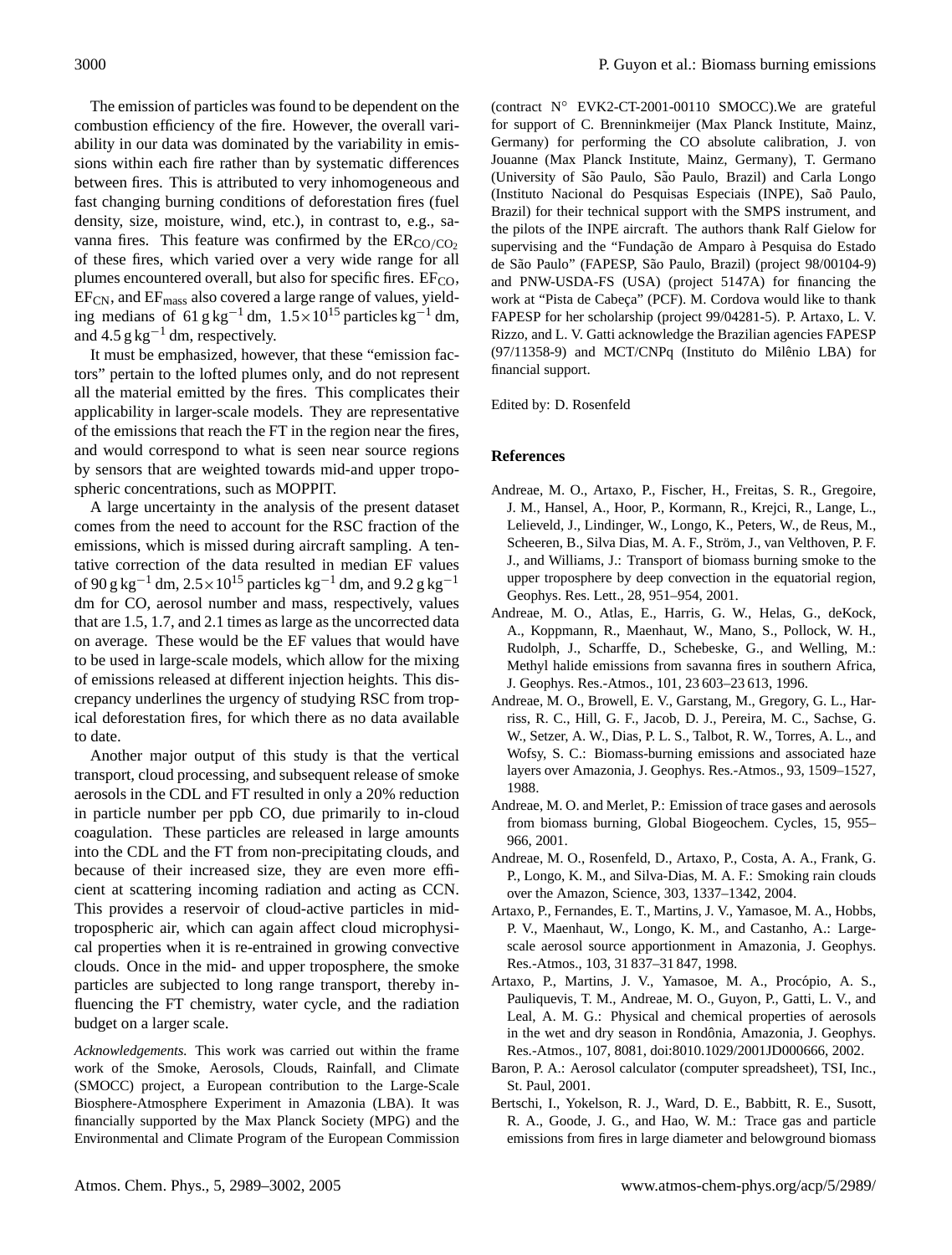fuels, J. Geophys. Res., 108, 8472, doi:10.1029/2002JD002100, 2003.

- Brenninkmeijer, C. A. M., Koeppel, C., Rockmann, T., Scharffe, D. S., Braunlich, M., and Gros, V.: Absolute measurement of the abundance of atmospheric carbon monoxide, J. Geophys. Res.- Atmos., 106, 10 003–10 010, 2001.
- Chand, D., Guyon, P., Artaxo, P., Schmid, O., Frank, G. P., Rizzo, L. V., Mayol-Bracero, O. L., Gatti, L. V., Andreae, M. O.: Optical and physical properties of aerosols in the boundary layer and free troposphere over the Amazon Basin during the biomass burning season, Atmos. Chem. Phys. Discuss., 5, 4373–4406, 2005, **[SRef-ID: 1680-7375/acpd/2005-5-4373](http://direct.sref.org/1680-7375/acpd/2005-5-4373)**.
- Delmas, R., Lacaux, J. P., and Brocard, D.: Determination of biomass burning emission factors: Methods and results, Environ. Monit. Assess., 38, 181–204, 1995.
- Eck, T. F., Holben, B. N., Reid, J. S., O'Neill, N. T., Schafer, J. S., Dubovik, O., Smirnov, A., Yamasoe, M. A., and Artaxo, P.: High aerosol optical depth biomass burning events: A comparison of optical properties for different source regions, Geophys. Res. Lett., 30, 2035, doi:10.1029/2003GL017861, 2003.
- Ferek, R. J., Reid, J. S., Hobbs, P. V., Blake, D. R., and Liousse, C.: Emission factors of hydrocarbons, halocarbons, trace gases and particles from biomass burning in Brazil, J. Geophys. Res.- Atmos., 103, 32 107–32 118, 1998.
- Fisch, G., Tota, J., Machado, L. A. T., Silva Dias, M. A. F., Lyra, R. F. d. F., Nobre, C. A., Dolman, A. J., and Gash, J. H. C.: The convective boundary layer over pasture site and forest in Amazonia, Theoretical and Applied Climatology, 78, 47–59, 2004.
- Freitas, S. R., Longo, K. M., Dias, M. A. F. S., Dias, P. L. S., Chatfield, R., Prins, E., Artaxo, P., and Recuero, F. S.: Monitoring the transport of biomass burning emissions in South America, Environmental Fluid Mechanics, 5, 135–167, 2005.
- Gash, J. H. C., Nobre, C. A., Roberts, J. M., and Victoria, R. L.: Amazonian deforestation and climate, John Wiley & Sons Ltd, Chichester, England, 1996.
- Greenberg, J. P., Zimmerman, P. R., Heidt, L., and Pollock, W.: Hydrocarbon and carbon-monoxide emissions from biomass burning in Brazil, J. Geophys. Res.-Atmos., 89, 1350–1354, 1984.
- Guyon, P., Graham, B., Beck, J., Boucher, O., Gerasopoulos, E., Mayol-Bracero, O. L., Roberts, G. C., Artaxo, P., and Andreae, M. O.: Physical properties and concentration of aerosol particles over the Amazon tropical forest during background and biomass burning conditions, Atmos. Chem. Phys., 3, 951–967, 2003, **[SRef-ID: 1680-7324/acp/2003-3-951](http://direct.sref.org/1680-7324/acp/2003-3-951)**.
- Hobbs, P. V., Sinha, P., Yokelson, R. J., Christian, T. J., Blake, D. R., Gao, S., Kirchstetter, T. W., Novakov, T., and Pilewskie, P.: Evolution of gases and particles from a savanna fire in South Africa, J. Geophys. Res., 108, 8485, doi:10.1029/2002JD002352, 2003.
- IPCC: Climate change 2001: The third assessment report to the intergovernmental panel on climate change, Cambridge University Press, Cambridge, United kingdom, and New York, NY, USA, 2001.
- Kauffman, J. B., Cummings, D. L., and Ward, D. E.: Fire in the Brazilian Amazon 2. Biomass, nutrient pools and losses in cattle pastures, Oecologia, 113, 415–427, 1998.
- Kaufman, Y. J., Hobbs, P. V., Kirchhoff, V., Artaxo, P., Remer, L. A., Holben, B. N., King, M. D., Ward, D. E., Prins, E. M., Longo, K. M., Mattos, L. F., Nobre, C. A., Spinhirne, J. D., Ji, Q., Thompson, A. M., Gleason, J. F., Christopher, S. A., and

Tsay, S. C.: Smoke, Clouds, and Radiation – Brazil (SCAR-B) experiment, J. Geophys. Res.-Atmos., 103, 31 783–31 808, 1998.

- Le Canut, P., Andreae, M. O., Harris, G. W., Wienhold, F. G., and Zenker, T.: Airborne studies of emissions from savanna fires in southern Africa .1. Aerosol emissions measured with a laser optical particle counter, J. Geophys. Res.-Atmos., 101, 23 615– 23 630, 1996.
- Liousse, C., Cachier, H., Grégoire, J. M., Penner, J., Lavoué, D., Hobbs, P., Scholes, M., Barbosa, P., Andreae, M. O., and Artaxo, P.: Deriving global quantitative estimates for spatial and temporal distributions of biomass burning emissions, in: Emissions of trace gases and aerosols into the atmosphere, edited by: Granier, C., Artaxo, P., and Reeves, C., Kluwer Academic Publishers, London, 2004.
- Lloyd, J., Francey, R. J., Mollicone, D., Raupach, M. R., Sogachev, A., Arneth, A., Byers, J. N., Kelliher, F. M., Rebmann, C., Valentini, R., Wong, S. C., Bauer, G., and Schulze, E. D.: Vertical profiles, boundary layer budgets, and regional flux estimates for  $CO<sub>2</sub>$  and its C-13/C-12 ratio and for water vapor above a forest/bog mosaic in central Siberia, Global Biogeoch. Cycles, 15, 267–284, 2001.
- Lobert, J. M., Sharffe, D. H., Hao, W. M., Kuhlbusch, T. A. J., Seuwen, R., Warneck, P., and Crutzen, P. J.: Experimental evaluation of biomass burning emissions: Nitrogen and Carbon containing compounds, in: Global Biomass Burning: Atmospheric, Climatic, and Biospheric Implications, edited by: Levine, J. S., pp. 289–304, MIT Press, Cambridge, Mass., 1991.
- Martins, J. V., Artaxo, P., Liousse, C., Reid, J. S., Hobbs, P. V., and Kaufman, Y. J.: Effects of black carbon content, particle size, and mixing on light absorption by aerosols from biomass burning in Brazil, J. Geophys. Res.-Atmos., 103, 32 041–32 050, 1998.
- Mauzerall, D. L., Logan, J. A., Jacob, D. J., Anderson, B. E., Blake, D. R., Bradshaw, J. D., Heikes, B., Sachse, G. W., Singh, H., and Talbot, B.: Photochemistry in biomass burning plumes and implications for tropospheric ozone over the tropical South Atlantic (vol 103, p. 8401, 1998), J. Geophys. Res.-Atmos., 103, 19 281–19 282, 1998.
- Nobre, C. A., Fisch, G., Rocha, H. R. d., Lyra, R. F. d. F., Rocha, E. P. d., Costa, A. C. L. d., and Ubarana, V. N.: Observations of the atmospheric boundary layer in Rondônia, in: Amazonian deforestation and climate, edited by: Gash, J. H. C., Nobre, C. A., Roberts, J. M., and Victoria, R. L., pp. 413–424, John Wiley & Sons Ltd, Chichester, England, 1996.
- Pickering, K. E., Thompson, A. M., Wang, Y. S., Tao, W. K., Mc-Namara, D. P., Kirchhoff, V., Heikes, B. G., Sachse, G. W., Bradshaw, J. D., Gregory, G. L., and Blake, D. R.: Convective transport of biomass burning emissions over Brazil during TRACE A, J. Geophys. Res.-Atmos., 101, 23 993–24 012, 1996.
- Prasad, V. K., Gupta, P. K., Sharma, C., Sarkar, A. K., Kant, Y., Badarinath, K. V. S., Rajagopal, T., and Mitra, A. P.: NOx emissions from biomass burning of shifting cultivation areas from tropical deciduous forests of India - Estimates from groundbased measurements, Atmos. Environ., 34, 3271–3280, 2000.
- Prins, E. M., Feltz, J. M., Menzel, W. P., and Ward, D. E.: An overview of GOES-8 diurnal fire and smoke results for SCAR-B and 1995 fire season in South America, J. Geophys. Res.-Atmos., 103, 31 821–31 835, 1998.
- Procópio, A. S., Artaxo, P., Kaufman, Y. J., Remer, L. A., Schafer, J. S., and Holben, B. N.: Multiyear analysis of amazonian biomass